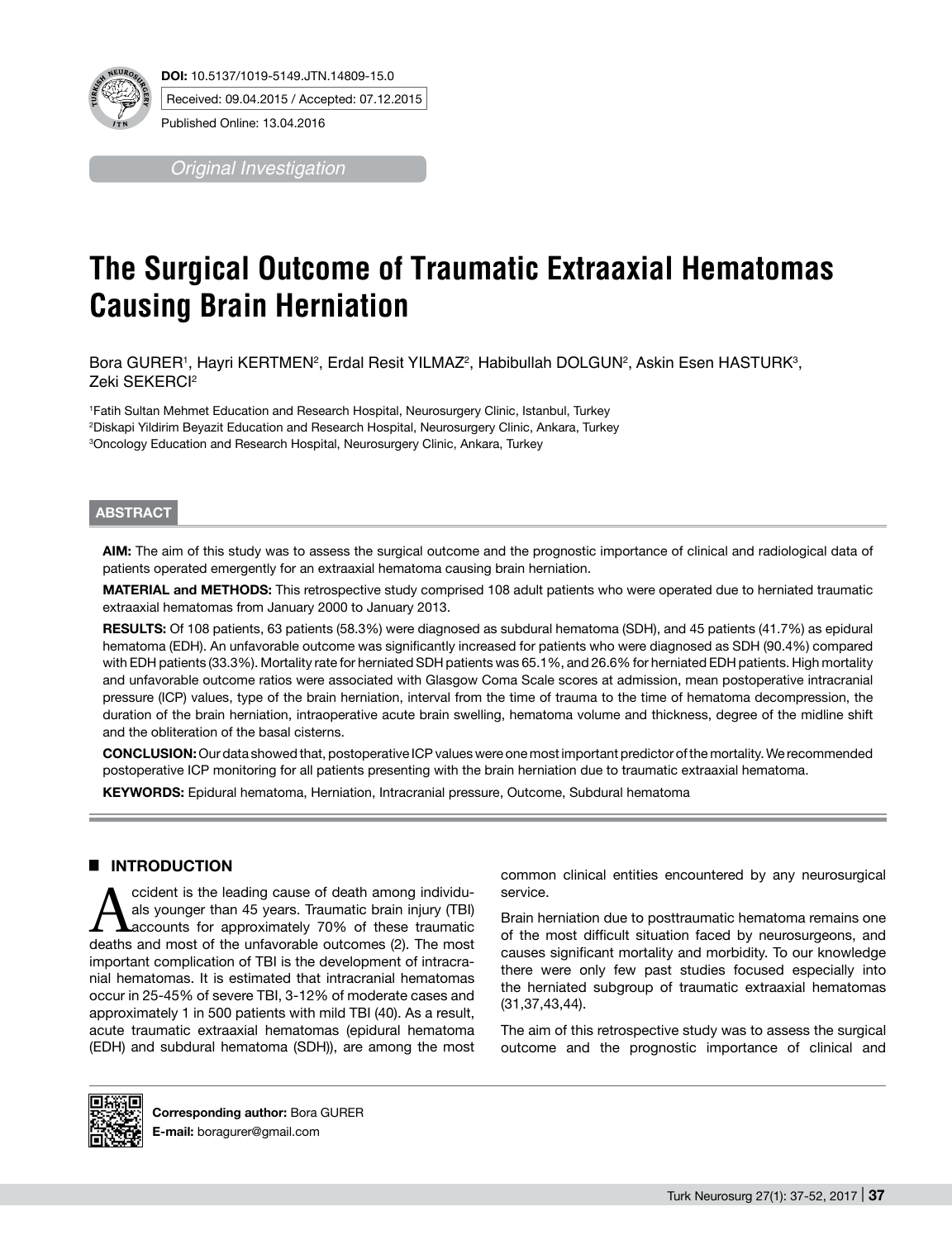radiological data of patients operated emergently upon for an extraaxial hematoma causing brain herniation.

## █ **MATERIAL and METHODS**

This retrospective study comprised 108 adult patients who were operated due to herniated traumatic extraaxial hematomas from January 2000 to January 2013 in two neurosurgical clinics (Diskapi Education and Research Hospital and Oncology Training and Research Hospital). Clinical and imaging information was obtained through a retrospective review of the medical records and the radiographs. The criteria for inclusion were the patients accepted to the hospital with head injury and who underwent surgery due to extraaxial hematomas, causing brain herniation. Extraaxial hematomas were diagnosed by non-contrast computed tomography (CT) and the patients were classified due to having EDH or SDH. Anisocoria and lack of pupil reaction with midline shift in the admission CT were determined as the indicators of a brain herniation.

Demographic data, mechanism of the trauma, Glasgow Coma Scale (GCS) score at the time of admission, pupillary reactivity, and the duration of the intensive care unit (ICU) stay were reviewed from medical records. A ventricular or parenchymal fiberoptic intracranial pressure (ICP) monitoring catheter (Camino, Integra Life Science Corporation, Plainsboro, NJ, USA or Codman, Codman and Shurtleff Incorporation, Raynham, MA, USA) was inserted during the surgery in all patients to assist postoperative management. Patients whose postoperative ICP data were missing or to whom no ICP monitor was inserted were excluded from the study. The ICP data were recorded in the patients' documentation, on an hourly basis, by the ICU nurses. In the case of a high ICP peak, this was recorded as well and included in the data analysis for that hour. We evaluated the mean values of the entire ICP monitoring period postoperatively depending on hourly measurements.

Brain herniation syndromes, as evidenced by radiologic and neurologic examinations, were classified into three categories

as follows: ipsilateral uncal herniation, bilateral uncal herniation and Kernohan's herniation. Uncal herniation was defined as cases of mydriasis ipsilateral to the clot along with contralateral hemiplegia. Kernohan's herniation represented a state with both mydriasis and hemiplegia ipsilateral to the clot (17).

The intervals from the time of trauma to the time of hematoma decompression as well as the entire operation time needed and the length of the period of brain herniation were recorded. The decompression time was defined as 30 minutes after the scalp incision, which represents an estimated time of hematoma evacuation. The length of the period of brain herniation, defined as the time period between the onset of anisocoria and the decompression time.

All patients were operated on by four senior surgeons with evacuation of the hematoma via craniotomy (CO) or craniectomy (CE) with duraplasty due to surgeon's intraoperative judgment. Operative records were also reviewed to determine if intraoperative brain swelling was recognized.

The location of the lesions were verified and recorded from both CT and operative findings. Hematoma volume was measured by the empirical formula of volume (0.5 x height x depth x length) on the basis of distance measurements of the depth and length on the CT slice having the largest area of clot (28). The hematoma thickness was measured as the largest vertical distance between the cortex and the tabula interna (Figure 1A) and the midline shift as the largest perpendicular distance between an imaginary reference joining the frontal crest and the protuberantia occipitalis interna and the most shifted point of the septum pellucidum (Figure 1B). The other variables analyzed by CT scanning included associated lesions and the obliteration of the basal cisterns (Figure 2a). Associated lesions were defined as subarachnoid hemorrhage (SAH) or brain contusion (Figure 2b).

Functional outcome was evaluated 6 months after injury by Glasgow Outcome Scale (GOS) score as follows: 5= good recovery, 4= moderate disability, 3= severe disability,



**Figure 1:** The thickness of the hematoma **(a)** and the midline shift measurements **(b)** showed on the CT scans.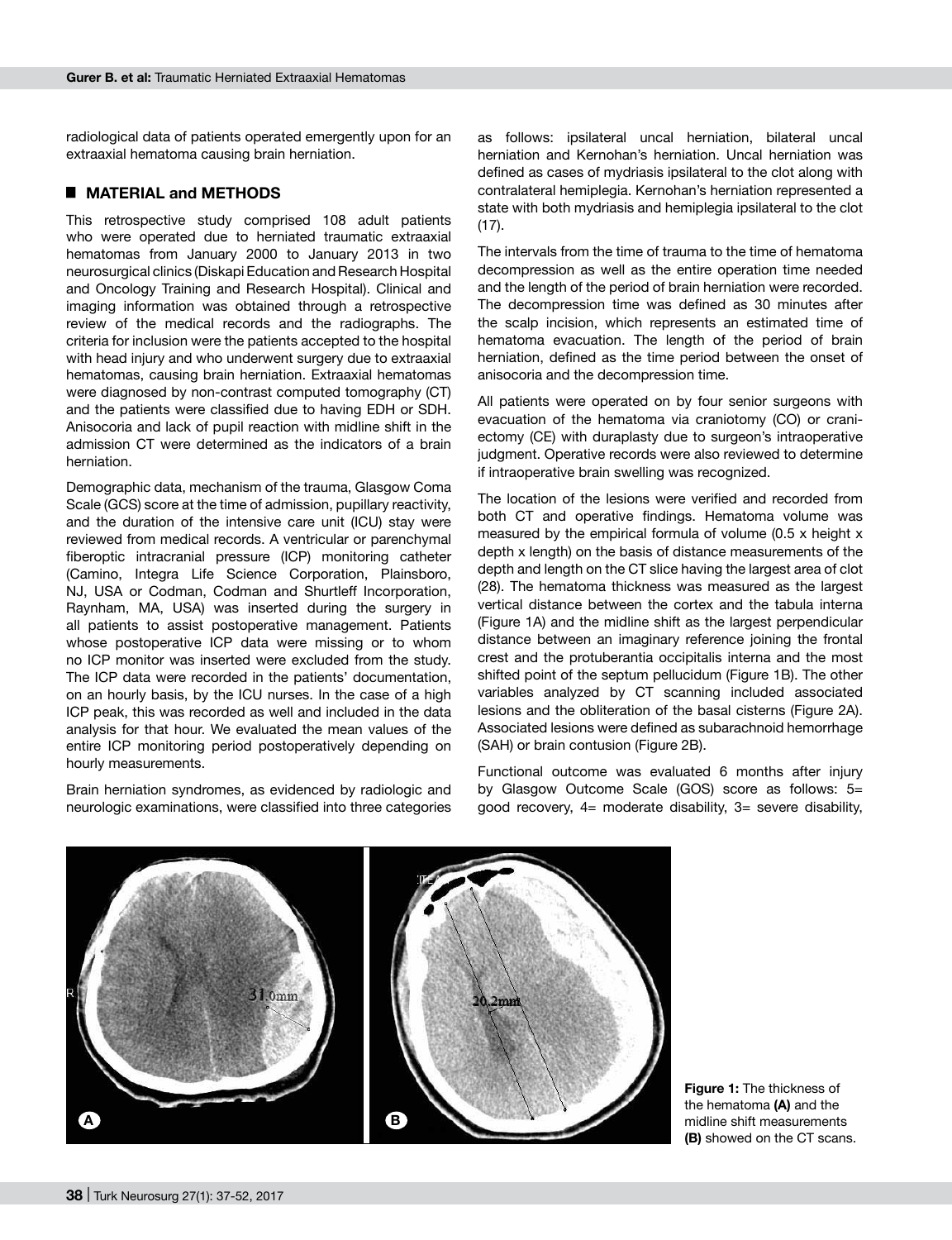2= vegetative state, and 1= death (15). Good recovery or moderate disability is referred to in terms of "favorable outcome", whereas the remaining three categories are classified as "unfavorable outcome".

#### **Statistical Analysis**

Data analysis was performed by using SPSS for Windows, version 11.5 (SPSS Inc., Chicago, IL, United States). Whether the distributions of continuous variables were normally or not was determined by Shapiro-Wilk test. Data were shown as mean  $\pm$  SD or median (min-max), where applicable. The mean differences between groups were evaluated by Student's t test, while the Mann-Whitney U test was applied for the comparisons of the median values. Nominal data were analyzed by Pearson's Chi-square or Fisher's exact test, where appropriate. Whether the potential risk factors were statistically significant affect on mortality going on or not was evaluated by Multiple Logistic Regression Analysis Backward LR method. Any variable whose univariable test had a p value <0.25 was accepted as a candidate for the multivariable model along with all variables of known clinical importance. Odds ratios and 95% confidence intervals for each independent variable were also calculated. A p value less than 0.05 was considered statistically significant.

## █ **RESULTS**

Of 108 patients, 63 patients (58.3%) were diagnosed as SDH and 45 patients (41.7%) as EDH. Only 36 of the 108 patients (33.3%) showed a favorable outcome. An unfavorable outcome was significantly increased for patients who were diagnosed as SDH (90.4%) compared with EDH patients (33.3%) (p<0.001). The mortality rate was 65.1% for herniated SDH patients and 26.6% for herniated EDH patients. This high mortality rate for SDH patients was statistically significant when compared to the mortality rate of herniated EDH patients (p<0.001).

The age of the patients ranged from 18 to 78 years old, with a median of 36 years old. No statistically significant difference

was determined between age groups both for mortality and functional outcome rates. There were 87 males (80.5%) and 21 females (19.5%). The mortality and functional outcome rates were not significantly different between sexes among all study cohorts (p=0.302). On the other hand mortality was determined to be higher in females with EDH (p=0.043).

Motor vehicle accidents were the leading cause of trauma (n=61, 56.5%) followed by falls (n=15, 13.9%), pedestrian injuries (n=13, 12%), assaults (n=10, 9.2%), motorcycle accidents (n=7, 6.5%), and bicycle accidents (n=2, 1.9%). Trauma mechanism showed no significance in both mortality and functional outcome rates. The demographic values of the patients are summarized in Table I.

Mortality and unfavorable outcome were highly correlated with GCS scores at admission (p<0.001 for both). The median GCS score was 4 (range 3-8) for the patients who died, and 6 (range 3-9) for the patients who were alive; patients who died showed statistically significantly lower median GCS scores. Patients in whom a favorable outcome was achieved had a median GCS of 7 (range 4-9), and patients who had unfavorable outcome showed a lower median GCS score (4, range 3-8).

Patients who had bilateral unreactive pupils before surgery had significantly higher mortality (p=<0.001) and unfavorable outcome (p=0.009). However, bilateral unreactive pupils did not show any statistical significance regarding mortality  $(p=0.145)$  and unfavorable outcome  $(p=1)$  when the subgroup of SDH patients was analyzed.

The duration of ICU did not affect mortality (p=0.248) or favorable outcome (0.837). In the EDH subgroup, the longer ICU stays were associated with more mortality (p=0.025) and more unfavorable outcome (p=0.038). In contrast, the duration of ICU stay was longer in those who survived (p=0.002) and those in whom a favorable outcome was achieved p=0.015) in the SDH subgroup.

Mortality was highly correlated with mean postoperative ICP values (p<0.001). Patients who died showed significantly



**Figure 2:** Obliteration of the basal cisterns **(a)** and coincident lesion as SAH **(b)** are shown on the CT scans. Both these entities were associated with high mortality and unfavorable outcome.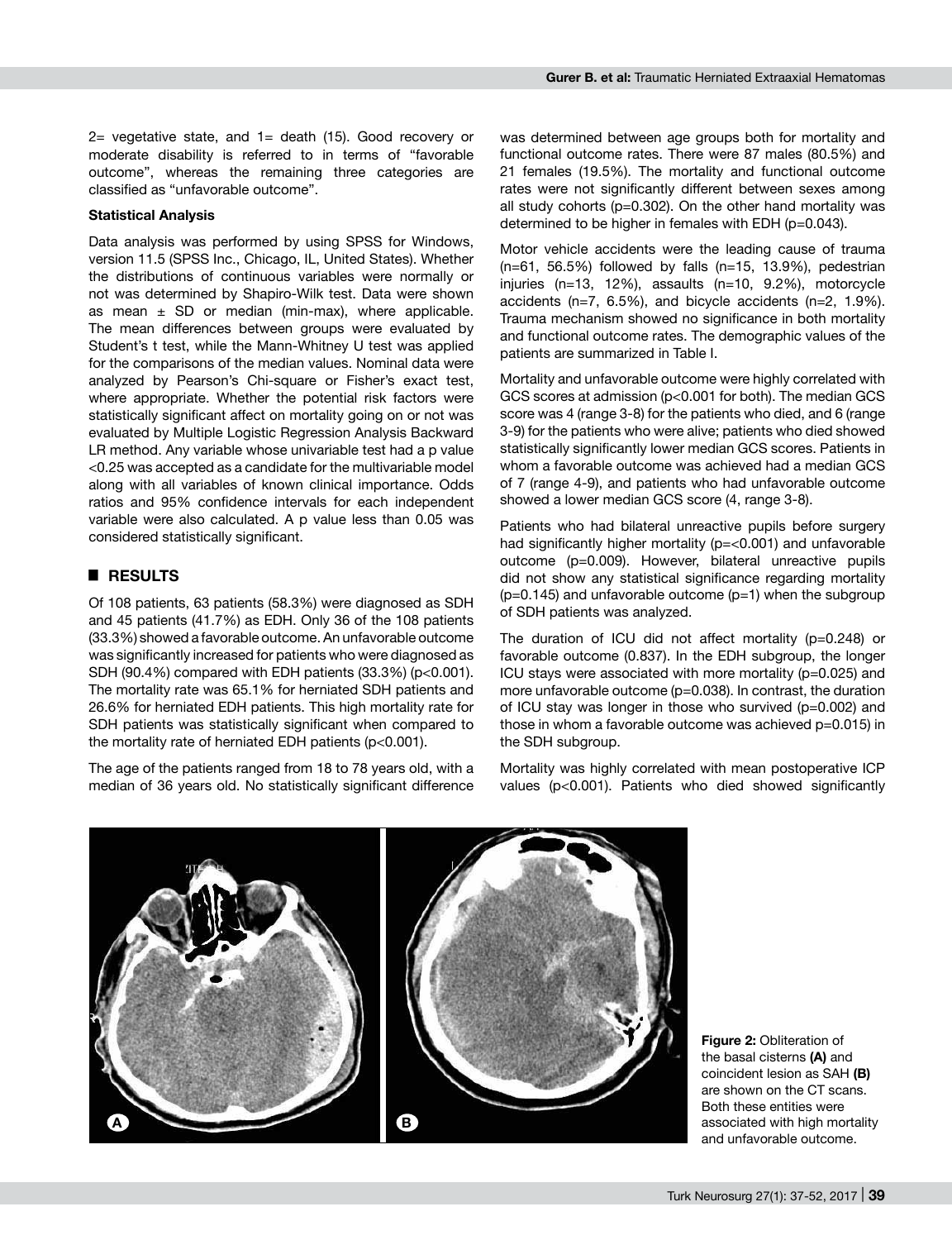**Table I:** Demographic Features of the Patients

|                                   | <b>Number</b> | %    |
|-----------------------------------|---------------|------|
| <b>Sex</b>                        |               |      |
| Male                              | 87            | 80.5 |
| Female                            | 21            | 19.5 |
| <b>Diagnosis</b>                  |               |      |
| <b>SDH</b>                        | 63            | 58.3 |
| <b>EDH</b>                        | 45            | 41.7 |
| Mechanism of the injury           |               |      |
| Motor vehicle accidents           | 61            | 56.5 |
| Falls                             | 15            | 13.9 |
| Pedestrian injuries               | 13            | 12   |
| Assaults                          | 10            | 9.2  |
| Motorcycle accidents              | 7             | 6.3  |
| Bicycle accidents                 | 2             | 1.9  |
| Location of the hematoma          |               |      |
| Frontoparietal and frontotemporal | 61            | 56.5 |
| Temporal                          | 29            | 26.9 |
| Parietooccipital                  | 9             | 8.3  |
| Posterior Fossa                   | 9             | 8.3  |
|                                   |               |      |

*EDH: Epidural hematoma; SDH: Subdural hematoma.*

higher ICP values (mean= 29 mmHg, range 21-36 mm Hg) compared with the patients who were alive (mean= 19 mmHg, range 12-33 mm Hg). The favorable outcome was also highly correlated with mean postoperative ICP values (p<0.001). Patients with favorable outcome showed significantly lower ICP values (mean= 15.5 mmHg, range 12-28 mmHg) compared with patients with unfavorable outcome (mean= 29 mmHg, range 16-36 mmHg).

Type of brain herniation significantly affected the mortality. Bilateral uncal herniation represented a strong predictor for mortality with 93.3% mortality rate when compared with ipsilateral uncal herniation (42.2% mortality) and with Kernohan's herniation syndrome (33.3% mortality) (p<0.001). Also, the presence of bilateral uncal herniation is one of the predictors of an unfavorable outcome (p=0.018). In the SDH subgroup, the type of the herniation did not affect the mortality  $(p=0.14)$  and unfavorable outcome  $(p=0.315)$ .

The longer interval from the time of the trauma to the time of the hematoma decompression was significantly correlated with high mortality rate (p<0.001) and high unfavorable outcome rate (p<0.001).

The length of the operation time was correlated with both mortality and unfavorable outcome; where the longer the operation time, higher the incidence of mortality and

unfavorable outcome (p=<0.001 for both). There was no statistically significant association between the length of the operation time and mortality (p=0.485) or unfavorable outcome (p=0.882) in the SDH subgroup.

The duration of the brain herniation strongly correlated with mortality and unfavorable outcome, i.e., the longer the period of brain herniation the higher the incidence of mortality (p<0.001) and unfavorable outcome (p<0.001).

In the CE group, mortality was higher (75%) compared to the CO group (5%) (p<0.001). A favorable outcome was achieved in only 4.4% of patients in the CE group and 82.5% of the patients in the CO group. Craniotomy was highly correlated with a favorable outcome (p<0.001).

Intraoperative brain swelling was highly correlated both with high mortality (p<0.001) and unfavorable outcome (p<0.001).

The most common hematoma location was frontoparietal and frontotemporal regions (n=61, 56.5%) followed by the temporal (n=29, 26.9%), parietooccipital (n=9, 8.3%) and posterior fossa (n=9, 8.3%). As for hematoma location, our data showed data patients with hematoma in temporal location had statistically significant lower mortality rates (p=<0.001).

Hematoma volume was closely related to mortality and functional outcome, i.e., the larger the hematoma volume the higher the incidence of mortality (p<0.001) and unfavorable outcome (p<0.001). Similarly, thickness of hematoma was also closely related to mortality and functional outcome, i.e., the thicker the hematoma the higher the incidence of mortality (p<0.001) and unfavorable outcome (p<0.001).

The degree of midline displacement measured on CT significantly correlated with both mortality and functional outcome. More displacement showed significantly higher mortality rates (p<0.001) and higher unfavorable outcome (p<0.001). However, the degree of the midline displacement was shown to have no affect in the mortality of the EDH patients (p=0.135)

Twenty-five patients (23.1%) had associated SAH in CT scans, and all of these patients had an unfavorable outcome. Associated SAH was correlated with high mortality (p=<0.001) and high unfavorable outcome (p=<0.001) rates. Coincidental contusions were detected in 14.8% of patients and neither correlated with mortality (p=0.699) nor with unfavorable outcome (p=1.00). Coincidental lesions including SAH were neither correlated with mortality (p=0.513) nor with the unfavorable outcome (p=0.105) in the SDH subgroup.

The obliteration of the basal cisterns also significantly correlated with both high mortality (p<0.001) and unfavorable outcome (p<0.001). The patients in whom basal cisterns were obliterated showed 71.2% mortality and 93.9% unfavorable outcome; patients in whom basal cisterns were not obliterated showed 14.2% mortality and 23.8% unfavorable outcome.

Variables of mortality and functional outcome were analyzed in Table II and Table III respectively.

Results from the multivariable logistic regression analysis examining the association between mortality and significant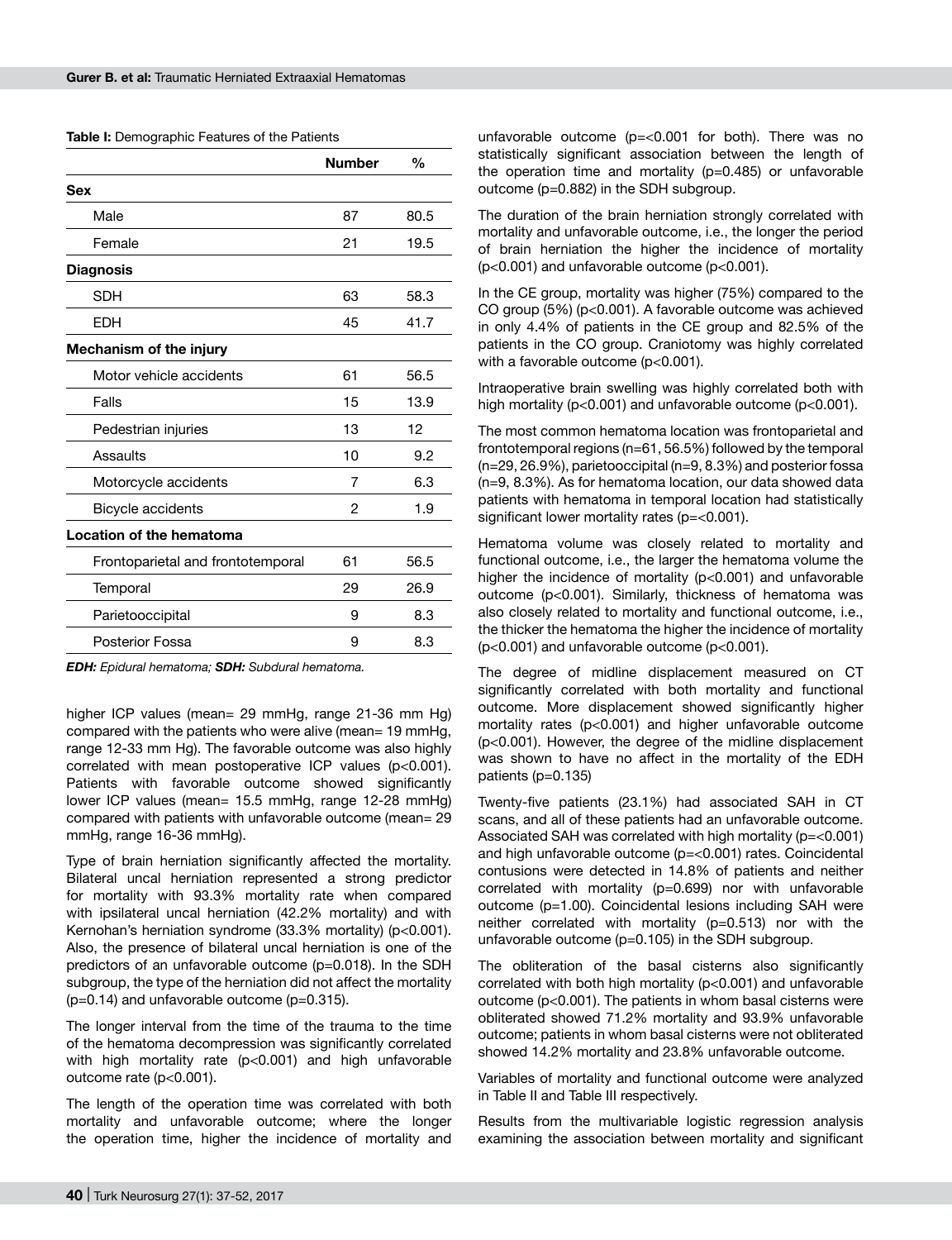**Table II:** Variables Related to Mortality among all Study Cohorts

| <b>Variables</b>                     | Survived (n=55; 50.9%) | Death (n=53; 49.1%)  | p-value |
|--------------------------------------|------------------------|----------------------|---------|
| <b>Diagnosis</b>                     |                        |                      | < 0.001 |
| <b>SDH</b>                           | 22 (40%)               | 41 (77.4%)           |         |
| <b>EDH</b>                           | 33 (60%)               | 12 (22.6%)           |         |
| Age (year)                           | $37.3 \pm 17.3$        | $42.6 \pm 15.5$      | 0.1     |
| Sex                                  |                        |                      | 0.736   |
| Male                                 | 45 (81.8%)             | 42 (79.2%)           |         |
| Female                               | 10 (18.2%)             | 11 (20.8%)           |         |
| <b>Admission GCS</b>                 | $6(3-9)$               | $4(3-8)$             | < 0.001 |
| <b>Pupil Reactivity</b>              |                        |                      | < 0.001 |
| <b>Bilateral unresponsive</b>        | 1(1.8%)                | 16 (30.2%)           |         |
| Unilateral unresponsive              | 54 (98.2%)             | 37 (69.8%)           |         |
| <b>Duration of ICU Stay (day)</b>    | $7(2-22)$              | $6(1-26)$            | 0.248   |
| <b>Postoperative ICP (mmHg)</b>      | 19 (12-33)             | 29 (21-36)           | < 0.001 |
| <b>Herniation Type</b>               |                        |                      | < 0.001 |
| <b>Bilateral uncal herniation</b>    | 1(1.8%)                | 14 (26.4%)           |         |
| Ipsilateral uncal herniation         | 52 (94.5%)             | 38 (71.7%)           |         |
| Kernohan's herniation                | 2(3.6%)                | 1 (1.9%)             |         |
| <b>Time to Surgery</b>               |                        |                      | < 0.001 |
| $\leq$ 2 hours                       | 30 (54.5%)             | 7 (13.2%)            |         |
| 2-4 hours                            | 10 (18.2%)             | 14 (26.4%)           |         |
| $\geq$ 4 hours                       | 15 (27.3%)             | 32 (60.4%)           |         |
| <b>Operation Time (h)</b>            | $1.5(1-3)$             | $2(1-4)$             | < 0.001 |
| <b>Herniation Duration (h)</b>       | $1(0.5-4)$             | $2(0.5-5)$           | < 0.001 |
| <b>Surgery</b>                       |                        |                      | < 0.001 |
| <b>CE</b>                            | 17 (30.9%)             | 51 (96.2%)           |         |
| CO                                   | 38 (69.1%)             | 2(3.8%)              |         |
| <b>Intraoperative Brain Swelling</b> |                        |                      | < 0.001 |
| Available                            | 20 (36.4%)             | 51 (96.2%)           |         |
| None                                 | 35 (63.6%)             | 2(3.8%)              |         |
| Location                             |                        |                      | < 0.001 |
| Frontoparietal and frontotemporal    | 24 (43.6%)             | 37 (69.3%)           |         |
| <b>Temporal</b><br>Parietooccipital  | 24 (43.6%)<br>1(1.8%)  | 5(9.4%)<br>8 (15.1%) |         |
| Posterior fossa                      | 6 (10.9%)              | 3(5.7%)              |         |
| Hematoma volume (mL)                 | 105 (70-171)           | 145 (95-200)         | < 0.001 |
| Hematoma thickness (mm)              | 17 (10-32)             | 26 (16-34)           | < 0.001 |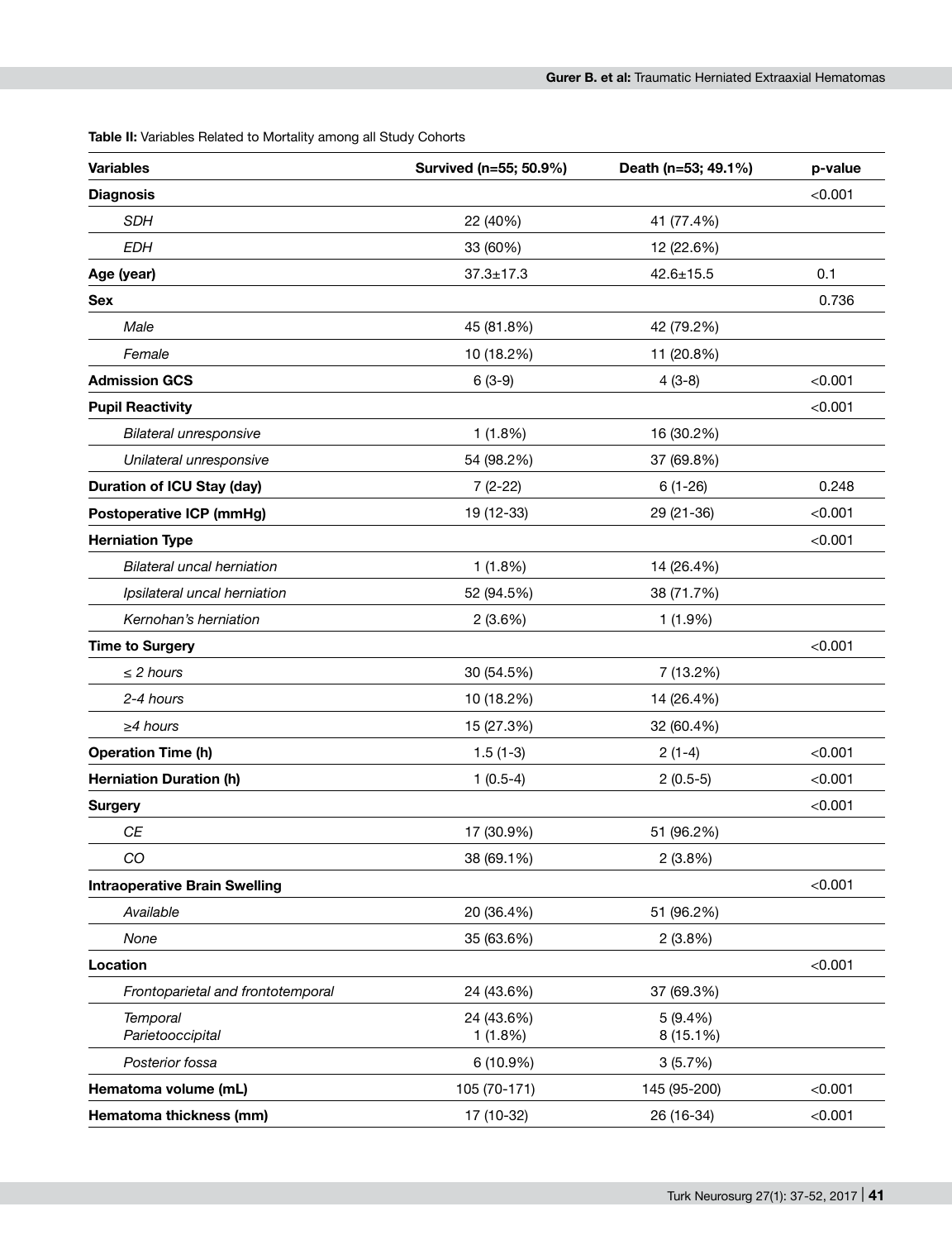#### **Table II:** Cont.

| <b>Variables</b>                      | Survived (n=55; 50.9%) | Death (n=53; 49.1%) | p-value |
|---------------------------------------|------------------------|---------------------|---------|
| <b>Midline Shift (mm)</b>             | $12(5-28)$             | 19 (5-33)           | < 0.001 |
| Co-incidental lesion                  |                        |                     | < 0.001 |
| None                                  | 42 (76.4%)             | 25 (47.2%)          |         |
| SAH                                   | $5(9.1\%)$             | 20 (37.7%)          |         |
| Contusion                             | 8 (14.5%)              | $8(15.1\%)$         |         |
| <b>Obliteration of Basal Cisterns</b> |                        |                     | < 0.001 |
| Effaced                               | 19 (34.5%)             | 47 (88.7%)          |         |
| Not effaced                           | 36 (65.5%)             | 6 (11.3%)           |         |

*EDH: Epidural hematoma, SDH: Subdural hematoma, GCS: Glasgow coma scale, ICU: Intensive care unit, ICP: Intracranial pressure, CE: Craniectomy, CO: Craniotomy, SAH: Subarachnoid hemorrhage.*

**Table III:** Variables Related to Functional Outcome among all Study Cohorts

| <b>Variables</b>                  | Unfavorable outcome <sup>1</sup><br>$(n=72, 66.7%)$ | Favorable outcome <sup>2</sup><br>$(n=36, 33.3%)$ | p-value |
|-----------------------------------|-----------------------------------------------------|---------------------------------------------------|---------|
| <b>Diagnosis</b>                  |                                                     |                                                   | < 0.001 |
| <b>SDH</b>                        | 57 (79.2%)                                          | 6 (16.7%)                                         |         |
| <b>EDH</b>                        | 15 (20.8%)                                          | 30 (83.3%)                                        |         |
| Age (year)                        | $40.4 \pm 16.0$                                     | $39 + 17.8$                                       | 0.693   |
| <b>Sex</b>                        |                                                     |                                                   | 0.302   |
| Male                              | 56 (77.8%)                                          | 31 (86.1%)                                        |         |
| Female                            | 16 (22.2%)                                          | 5 (13.9%)                                         |         |
| <b>Admission GCS</b>              | $4(3-8)$                                            | $7(4-9)$                                          | < 0.001 |
| <b>Pupil Reactivity</b>           |                                                     |                                                   | 0.009   |
| Bilateral unresponsive            | 16 (22.2%)                                          | 1(2.8%)                                           |         |
| Unilateral unresponsive           | 56 (77.8%)                                          | 35 (97.2%)                                        |         |
| <b>Duration of ICU Stay (day)</b> | $7.5(1-26)$                                         | $7(2-22)$                                         | 0.837   |
| <b>Postoperative ICP (mmHg)</b>   | 29 (16-36)                                          | 15.5 (12-28)                                      | < 0.001 |
| <b>Herniation Type</b>            |                                                     |                                                   | 0.018   |
| Bilateral uncal herniation        | 14 (19.4%)                                          | 1(2.8%)                                           |         |
| Ipsilateral uncal herniation      | 57 (79.2%)                                          | 33 (91.7%)                                        |         |
| Kernohan's herniation             | $1(1.4\%)$                                          | 2(5.6%)                                           |         |
| <b>Time to Surgery</b>            |                                                     |                                                   | < 0.001 |
| $\leq$ 2 hours                    | 10 (13.9%)                                          | 27 (75%)                                          |         |
| 2-4 hours                         | 18 (25%)                                            | 6(16.7%)                                          |         |
| $\geq$ 4 hours                    | 44 (61.1%)                                          | 3(8.3%)                                           |         |
| <b>Operation Time (h)</b>         | $2(1-4)$                                            | $1.5(1-2.5)$                                      | < 0.001 |
| <b>Herniation Duration (h)</b>    | $2(0.5-5)$                                          | $0.5(0.5-2)$                                      | < 0.001 |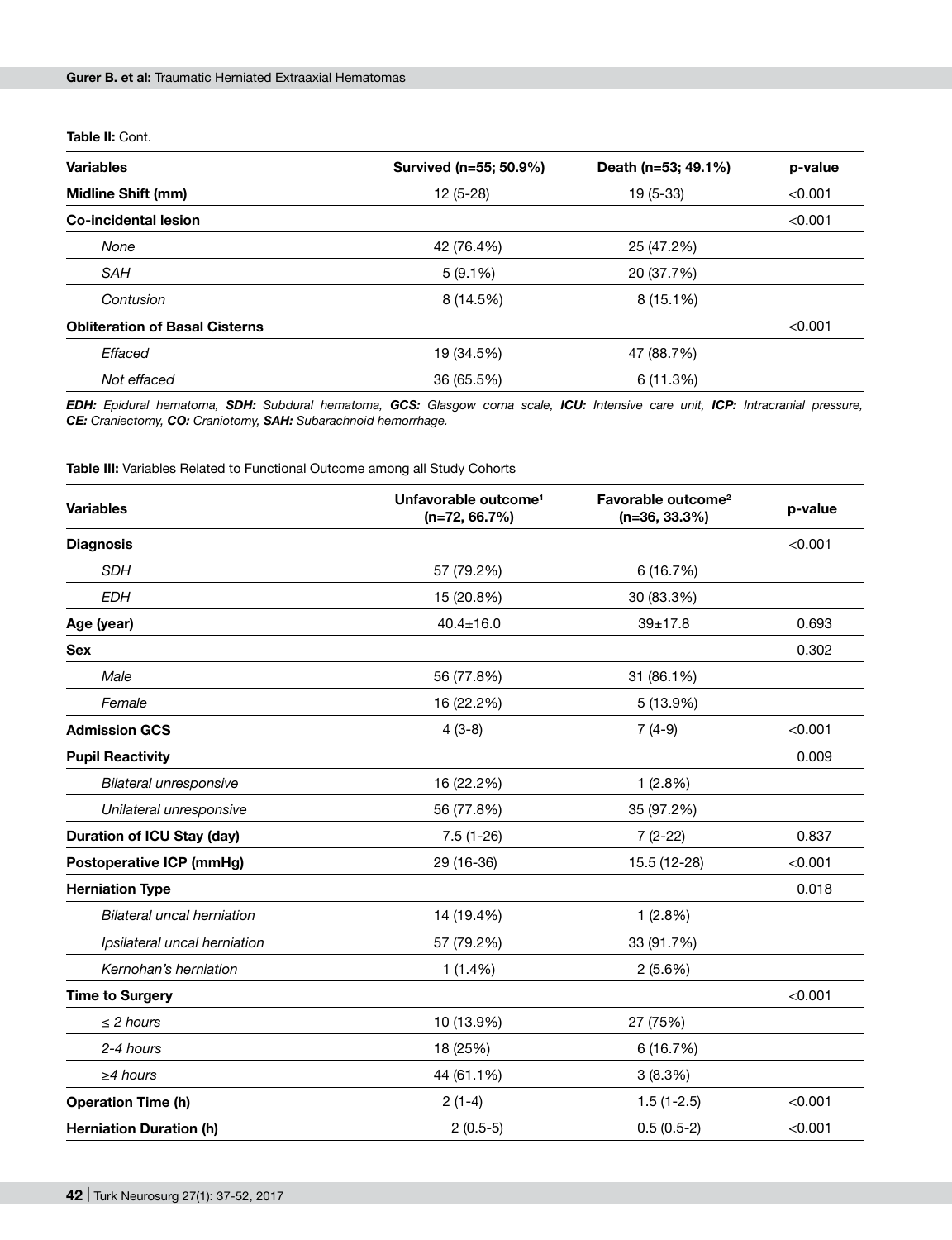**Table III:** Cont.

| <b>Variables</b>                      | Unfavorable outcome <sup>1</sup><br>$(n=72, 66.7%)$ | Favorable outcome <sup>2</sup><br>$(n=36, 33.3%)$ | p-value |
|---------------------------------------|-----------------------------------------------------|---------------------------------------------------|---------|
| <b>Surgery</b>                        |                                                     |                                                   | < 0.001 |
| <b>CE</b>                             | 65 (90.3%)                                          | 3(8.3%)                                           |         |
| CO                                    | 7(9.7%)                                             | 33 (91.7%)                                        |         |
| <b>Intraoperative Brain Swelling</b>  |                                                     |                                                   | < 0.001 |
| Available                             | 66 (91.7%)                                          | 5 (13.9%)                                         |         |
| None                                  | 6(8.3%)                                             | 31 (86.1%)                                        |         |
| Location                              |                                                     |                                                   | < 0.001 |
| Frontoparietal and frontotemporal     | 49 (68%)                                            | 12 (33.4%)                                        |         |
| <b>Temporal</b><br>Parietooccipital   | $8(11.1\%)$<br>9(12.5%)                             | 21 (58.3%)                                        |         |
| Posterior fossa                       | 6(8.3%)                                             | 3(8.3%)                                           |         |
| Hematoma volume (mL)                  | 144 (95-200)                                        | 96 (70-145)                                       | < 0.001 |
| Hematoma thickness (mm)               | 25 (10-34)                                          | 15 (11-30)                                        | < 0.001 |
| Midline Shift (mm)                    | 18 (5-33)                                           | 10 (5-20)                                         | < 0.001 |
| <b>Co-incidental lesion</b>           |                                                     |                                                   | < 0.001 |
| None                                  | 37 (51.4%)                                          | 30 (83.3%)                                        |         |
| <b>SAH</b>                            | 25 (34.7%)                                          |                                                   |         |
| Contusion                             | 10 (13.9%)                                          | 6 (16.7%)                                         |         |
| <b>Obliteration of Basal Cisterns</b> |                                                     |                                                   | < 0.001 |
| Effaced                               | 62 (86.1%)                                          | 4 (11.1%)                                         |         |
| Not effaced                           | 10 (13.9%)                                          | 32 (88.9%)                                        |         |

<sup>1</sup>Unfavorable outcome was determined as Glasgow Outcome Scale score 1, 2, and 3,

*Unfavorable outcome was determined as Glasgow Outcome Scale score 1, 2, and 3. <sup>2</sup> Favorable outcome was determined as Glasgow Outcome Scale score 4, and 5.*

*EDH: Epidural hematoma, SDH: Subdural hematoma, GCS: Glasgow coma scale, ICU: Intensive care unit, ICP: Intracranial pressure, CE: Craniectomy, CO: Craniotomy, SAH: Subarachnoid hemorrhage.*

predictors are shown in the Table IV. One of the most important predictors of mortality was the postoperative ICP value; where every 1 mmHg raise in the postoperative ICP increased the mortality 1.64 times (95% CI: 1.246-2.172). Despite postoperative ICP, interval from the time of the trauma to the time of the hematoma decompression, thickness of the hematoma, the duration of the brain herniation and presence of SAH were determined to be the significant independent predictors of mortality.

The subgroup analyses of the EDH patients that are relevant to mortality and functional outcome are summarized in Table V and Table VI. Also, the subgroup analyses of the SDH patients that are relevant to mortality and functional outcome are summarized in Table VII and Table VIII.

## █ **DISCUSSION**

The most important neurosurgical complication of head injury is the rapidly expanding intracranial hematoma causing brain herniation (33,34). Despite early diagnosis and adequate surgery, mortality and morbidity of both EDH and SDH remain considerable. The majority of studies have reported a mortality rate of approximately 12% for acute traumatic EDH (4,9,22,30) and 50-70% for acute SDH (12,36,39,46,47). In this retrospective study of more than one decade of herniated head injured patients harboring an EDH or SHD, we reported our surgical results.

The results of our study demonstrated that overall mortality was 49.1% and only 34.4% of patients showed favorable outcome. Mortality rates for herniated SDH and EDH were 65.1% and 26.6% respectively. For SDH, 90.4% of the patients showed an unfavorable outcome; however only 33.3% of EDH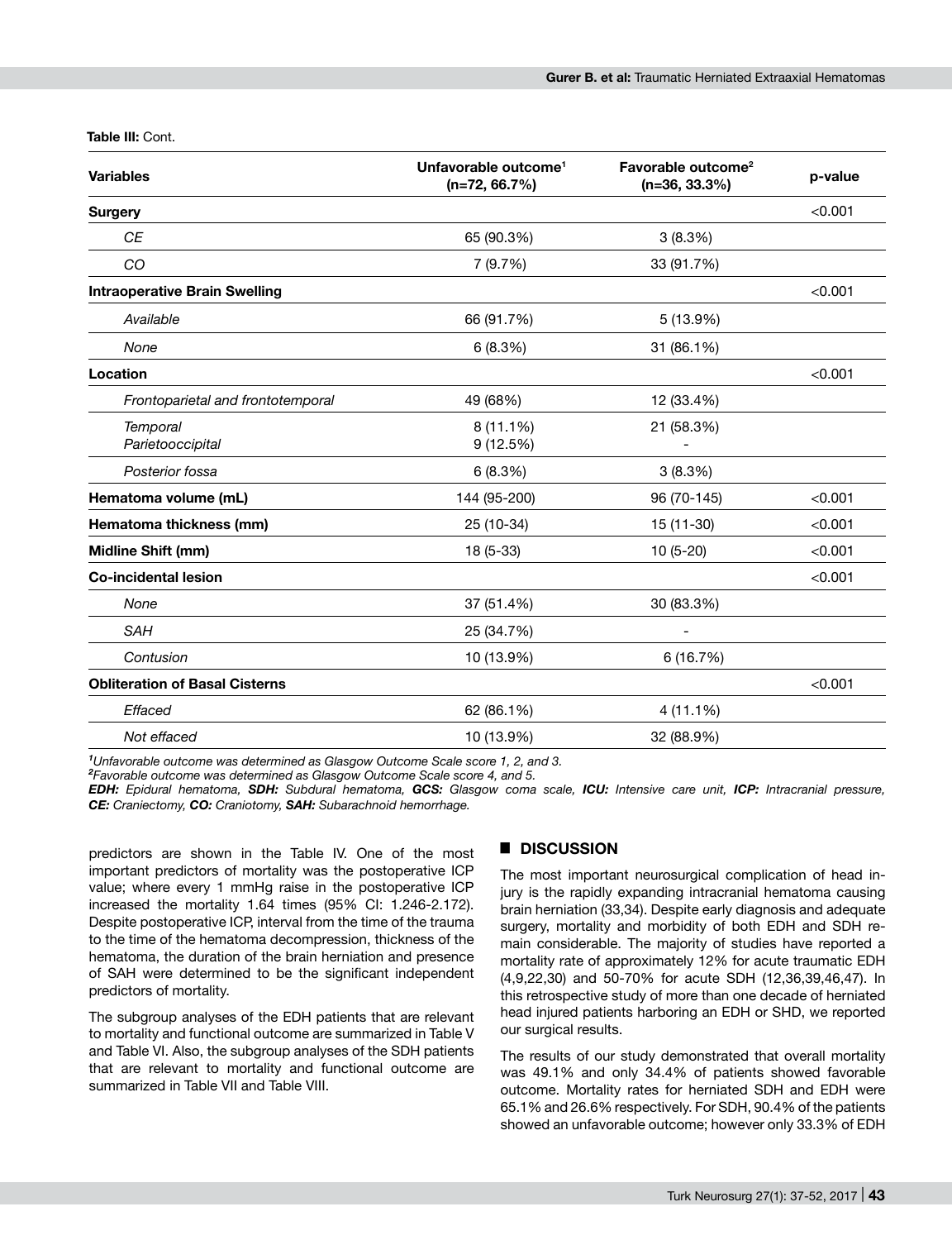|  | Table IV: Multiple Logistic Regression Analysis Results for Variables Related to the Mortality |
|--|------------------------------------------------------------------------------------------------|
|--|------------------------------------------------------------------------------------------------|

|                                   |                   | 95% CI             |                    |         |
|-----------------------------------|-------------------|--------------------|--------------------|---------|
| <b>Variables</b>                  | <b>Odds Ratio</b> | <b>Lower Limit</b> | <b>Upper Limit</b> | p-value |
| <b>Time to Surgery</b>            | 0.655             | 0.435              | 0.987              | 0.043   |
| <b>Postoperative ICP</b>          | 1.645             | 1.246              | 2.172              | < 0.001 |
| <b>Hematoma Thickness</b>         | 1.282             | 1.047              | 1.569              | 0.016   |
| <b>Herniation Duration</b>        | 3.529             | 1.315              | 9.474              | 0.012   |
| <b>Co-incidental lesion - SAH</b> | 11.234            | 1.594              | 79.189             | 0.015   |

*CI: Confidence interval, ICP: Intracranial pressure, SAH: Subarachnoid hemorrhage.*

**Table V:** Variables Related to Mortality among Herniated Epidural Hematoma Patients

| <b>Variables</b>                     | Survived (n=33; 73.4%)   | Death (n=12; 26.6%) | p-value |
|--------------------------------------|--------------------------|---------------------|---------|
| Age (year)                           | $34.8 + 16$              | $41.4 \pm 13.3$     | 0.211   |
| Sex                                  |                          |                     | 0.043   |
| Male                                 | 29 (87.9%)               | 7 (58.3%)           |         |
| Female                               | 4 (12.1%)                | 5(41.7%)            |         |
| <b>Admission GCS</b>                 | $7(4-9)$                 | $3.5(3-7)$          | < 0.001 |
| <b>Pupil Reactivity</b>              |                          |                     | < 0.001 |
| Bilateral unresponsive               | $\overline{\phantom{a}}$ | 7 (58.3%)           |         |
| Unilateral unresponsive              | 33 (100%)                | 5(41.7%)            |         |
| <b>Duration of ICU Stay (day)</b>    | $6(2-22)$                | 12 (2-26)           | 0.025   |
| <b>Postoperative ICP (mmHg)</b>      | 16 (12-33)               | 31 (25-35)          | < 0.001 |
| <b>Herniation Type</b>               |                          |                     | < 0.001 |
| <b>Bilateral uncal herniation</b>    | $\overline{a}$           | 5(41.7%)            |         |
| Ipsilateral uncal herniation         | 32 (97%)                 | 7 (58.3%)           |         |
| Kernohan's herniation                | 1(3%)                    |                     |         |
| <b>Time to Surgery</b>               |                          |                     | 0.02    |
| $\leq$ 2 hours                       | 25 (75.8%)               | 4 (33.3%)           |         |
| 2-4 hours                            | 4 (12.1%)                | 2 (16.7%)           |         |
| $\geq$ 4 hours                       | 4 (12.1%)                | 6 (50%)             |         |
| <b>Operation Time (h)</b>            | $1.5(1-2)$               | $2(1-4)$            | 0.017   |
| <b>Herniation Duration (h)</b>       | $0.5(0.5-3)$             | $1.5(1-4)$          | < 0.001 |
| <b>Surgery</b>                       |                          |                     | < 0.001 |
| <b>CE</b>                            | $3(9.1\%)$               | 12 (100%)           |         |
| CO                                   | 30 (90.9%)               |                     |         |
| <b>Intraoperative Brain Swelling</b> |                          |                     | < 0.001 |
| Available                            | 6 (18.2%)                | 12 (100%)           |         |
| None                                 | 27 (81.8%)               |                     |         |
| Location                             |                          |                     | < 0.001 |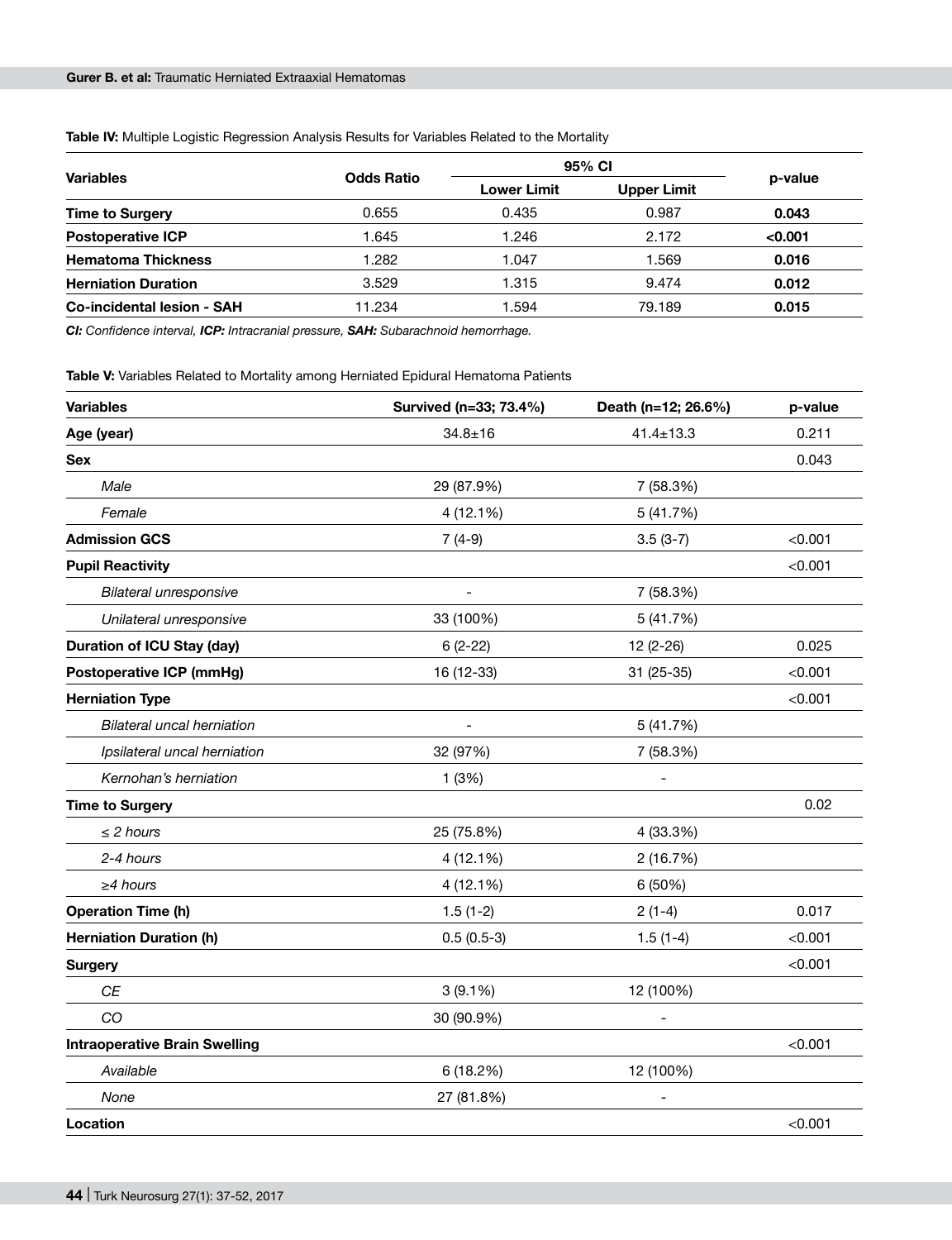| <b>Variables</b>                      | Survived (n=33; 73.4%) | Death (n=12; 26.6%) | p-value |
|---------------------------------------|------------------------|---------------------|---------|
| Frontoparietal and frontotemporal     | 10 (30.3%)             | 11 (91.7%)          |         |
| Temporal<br>Parietooccipital          | 21 (63.6%)<br>1(3%)    | 1(8.3%)             |         |
| Posterior fossa                       | 1 (3%)                 |                     |         |
| Hematoma volume (mL)                  | 96 (75-154)            | 166 (100-200)       | < 0.001 |
| Hematoma thickness (mm)               | 16 (11-32)             | 25 (16-33)          | < 0.001 |
| Midline Shift (mm)                    | $10(5-22)$             | 16 (5-21)           | 0.135   |
| <b>Co-incidental lesion</b>           |                        |                     | < 0.001 |
| None                                  | 28 (84.8%)             | 3(25%)              |         |
| <b>SAH</b>                            | $5(9.1\%)$             | 20 (37.7%)          |         |
| Contusion                             | 1 (3%)                 | 7 (58.3%)           |         |
| <b>Obliteration of Basal Cisterns</b> |                        |                     | < 0.001 |
| Effaced                               | 4 (12.1%)              | 12 (100%)           |         |
| Not effaced                           | 29 (87.9%)             |                     |         |

**Table V:** Cont.

*EDH: Epidural hematoma, SDH: Subdural hematoma, GCS: Glasgow coma scale, ICU: Intensive care unit, ICP: Intracranial pressure, CE: Craniectomy, CO: Craniotomy, SAH: Subarachnoid hemorrhage.*

showed an unfavorable outcome. Our study demonstrated that herniated SDH patients showed the highest mortality and the most unfavorable outcome.

Several authors reported that older age is associated with a higher mortality for TBI (10,14,18,19,27,29,46). Our age data conflicts with prior studies. Thus, in our study of the herniated subgroup of traumatic extraaxial hematomas, age does not appear to be associated either with mortality or an unfavorable outcome.

We found the motor vehicle accidents as the leading cause of trauma followed by falls, pedestrian injuries, assaults, motorcycle accidents, and bicycle accidents; the mechanism of the trauma showed no significant effect on mortality or functional outcome rates.

Initial GCS scores have been reported to be a good predictor of outcome for patients both with EDH (4,5,15,20,22,23,43,45) and with SDH (6,7,29,33,42). In our study, almost all patients with herniated extraaxial hematoma were comatose and had GCS scores equal to or lower than 9. Like other studies, we also found that mortality and unfavorable outcome were highly correlated with low GCS scores.

Pupils that are bilaterally unresponsive to light are associated with a high mortality (4,8,9,25,30,45). Patients with bilateral fixed and dilated pupils at surgery had 0-13% favorable outcome and 64-93% mortality rate (13,29,31,38,46). In our series, mortality was 94.1% for patients with bilateral unresponsive pupils; and only one of these patients (6.9%) had a favorable outcome. Statistically, we showed that having bilateral unresponsive pupils was significantly correlated with high mortality and unfavorable outcome. In the SDH subgroup,

bilateral unresponsive pupils were not correlated with high mortality and unfavorable outcome.

Monitoring of ICP is an important treatment option for patients with severe TBI. ICP monitoring is recommended by all available guidelines for management of severe TBI (1,3). There are a few studies available in which postoperative ICP and its relation to outcome was structured (23). In this study, all our patients were monitored with a continuous postoperative ICP monitor. Mean postoperative ICP values for patients who died was 29 mmHg (range 21-36 mmHg) while it was 19 mmHg (range 12-33 mmHg) for patients who survived. We therefore concluded that mortality was highly correlated with high mean postoperative ICP values. Similarly, patients with favorable outcome showed lower postoperative ICP values (mean 15.5 mmHg; range 12-28 mmHg) compared to patients with unfavorable outcome (mean 29 mmHg; range 16-36 mmHg). As a result of multivariable logistic regression analysis, our study demonstrated that one of the most important predictors of mortality was the postoperative ICP values. Every 1 mmHg raise in the postoperative ICP increased the probability of mortality 1.64 times.

Brain herniation is most commonly recognized clinically by deterioration in consciousness with unilateral or bilateral papillary dilatation (37), and hemiparesis (22). The type of the brain herniation was also associated with mortality. Bilateral herniation was reported to cause 64-88% mortality (29,31,35,41). Similarly, in our study, bilateral uncal herniation caused 93.3% mortality whereas mortality of unilateral uncal herniation was 42.2%. Furthermore, the type of brain herniation was not associated with mortality and functional outcome rates in the SDH subgroup.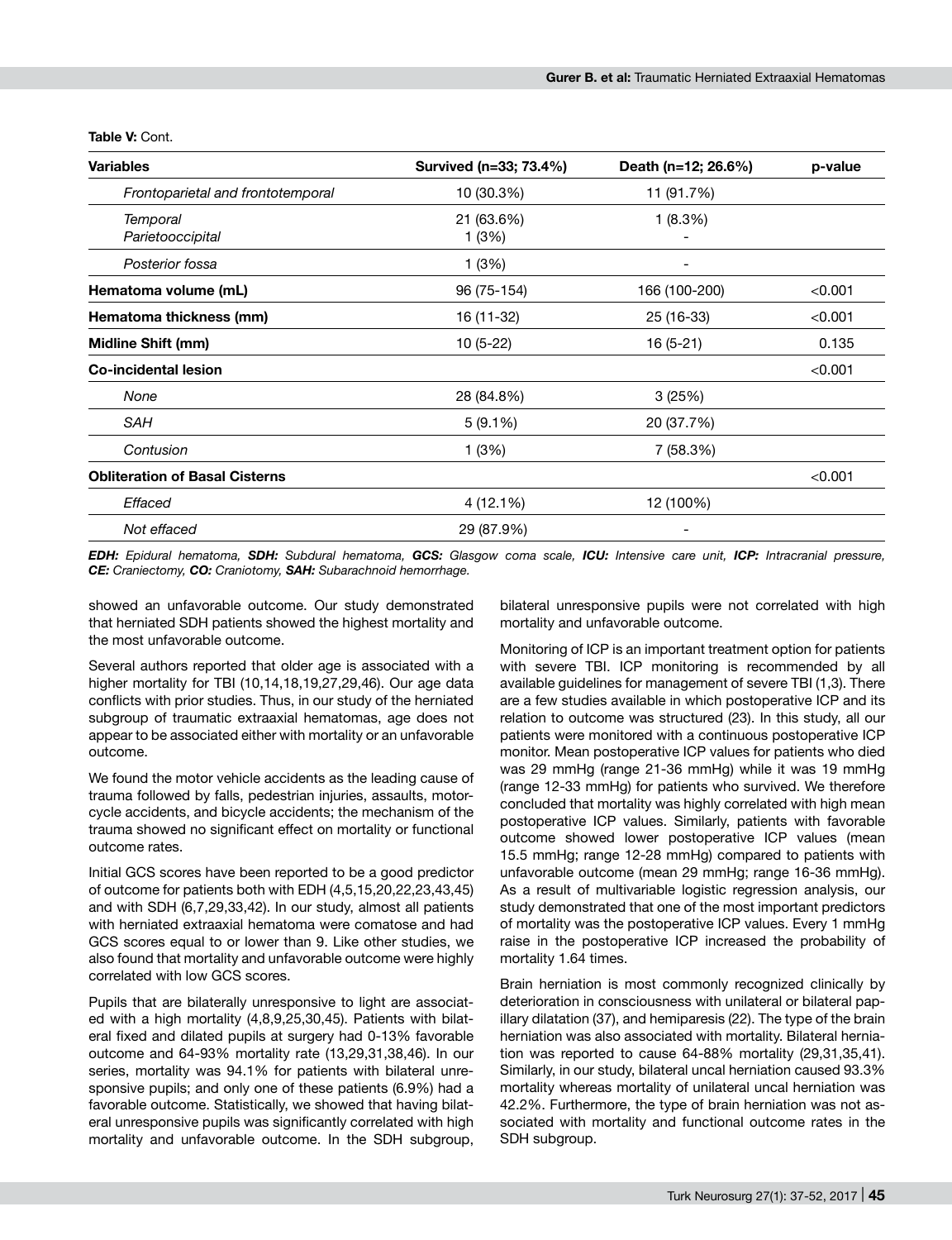| Table VI: Variables Related to Functional Outcome among Herniated Epidural Hematoma Patients |  |
|----------------------------------------------------------------------------------------------|--|
|----------------------------------------------------------------------------------------------|--|

| <b>Variables</b>                     | Unfavorable outcome <sup>1</sup><br>$(n=15, 33.3%)$ | Favorable outcome <sup>2</sup><br>$(n=30, 66.7%)$ | p-value |
|--------------------------------------|-----------------------------------------------------|---------------------------------------------------|---------|
| Age (year)                           | $38.1 \pm 13.9$                                     | $35.9 \pm 16.3$                                   | 0.658   |
| <b>Sex</b>                           |                                                     |                                                   | 0.135   |
| Male                                 | 10 (66.7%)                                          | 26 (86.7%)                                        |         |
| Female                               | 5 (33.3%)                                           | 4 (13.3%)                                         |         |
| <b>Admission GCS</b>                 | $4(3-8)$                                            | $7(4-9)$                                          | < 0.001 |
| <b>Pupil Reactivity</b>              |                                                     |                                                   | < 0.001 |
| Bilateral unresponsive               | 7 (46.7%)                                           |                                                   |         |
| Unilateral unresponsive              | 8 (53.3%)                                           | 30 (100%)                                         |         |
| <b>Duration of ICU Stay (day)</b>    | 12 (2-26)                                           | $6(2-22)$                                         | 0.038   |
| <b>Postoperative ICP (mmHg)</b>      | 29 (19-35)                                          | 15 (12-28)                                        | < 0.001 |
| <b>Herniation Type</b>               |                                                     |                                                   | 0.02    |
| <b>Bilateral uncal herniation</b>    | 5 (33.3%)                                           |                                                   |         |
| Ipsilateral uncal herniation         | 10 (66.7%)                                          | 29 (96.7%)                                        |         |
| Kernohan's herniation                |                                                     | 1(3.3%)                                           |         |
| <b>Time to Surgery</b>               |                                                     |                                                   | 0.006   |
| $\leq$ 2 hours                       | 5 (33.3%)                                           | 24 (80%)                                          |         |
| 2-4 hours                            | 3(20%)                                              | 3(10%)                                            |         |
| $\geq$ 4 hours                       | 7 (46.7%)                                           | 3(10%)                                            |         |
| <b>Operation Time (h)</b>            | $2(1-4)$                                            | $1.2(1-2)$                                        | < 0.001 |
| <b>Herniation Duration (h)</b>       | $1.5(1-4)$                                          | $0.5(0.5-2)$                                      | < 0.001 |
| <b>Surgery</b>                       |                                                     |                                                   | < 0.001 |
| CE                                   | 13 (86.7%)                                          | 2(6.7%)                                           |         |
| CO                                   | 2 (13.3%)                                           | 28 (93.3%)                                        |         |
| <b>Intraoperative Brain Swelling</b> |                                                     |                                                   | < 0.001 |
| Available                            | 14 (93.3%)                                          | 4 (13.3%)                                         |         |
| None                                 | 1(6.7%)                                             | 26 (86.7%)                                        |         |
| Location                             |                                                     |                                                   | < 0.001 |
| Frontoparietal and frontotemporal    | 12 (80%)                                            | 9(30%)                                            |         |
| <b>Temporal</b><br>Parietooccipital  | 2 (13.3%)<br>1(6.7%)                                | 20 (66.7%)                                        |         |
| Posterior fossa                      |                                                     | 1(3.3%)                                           |         |
| Hematoma volume (mL)                 | 154 (100-200)                                       | 96 (75-145)                                       | < 0.001 |
| Hematoma thickness (mm)              | 25 (16-33)                                          | 15 (11-30)                                        | < 0.001 |
| Midline Shift (mm)                   | 16 (5-22)                                           | 10 (5-20)                                         | 0.023   |
| <b>Co-incidental lesion</b>          |                                                     |                                                   | < 0.001 |
| None                                 | 5 (33.3%)                                           | 26 (86.7%)                                        |         |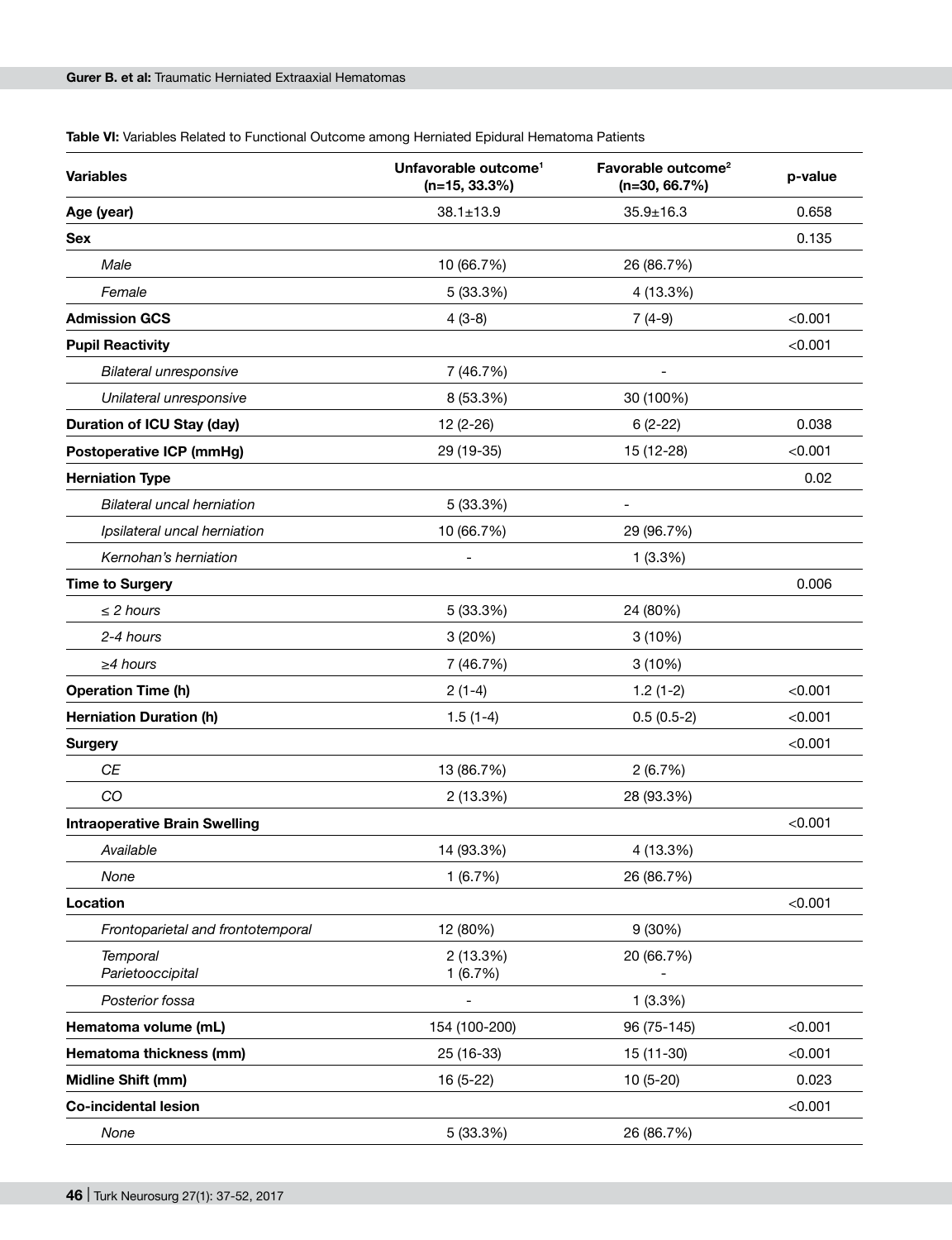#### **Table VI:** Cont.

| <b>Variables</b>                      | Unfavorable outcome <sup>1</sup><br>$(n=15, 33.3\%)$ | Favorable outcome <sup>2</sup><br>$(n=30, 66.7%)$ | p-value |
|---------------------------------------|------------------------------------------------------|---------------------------------------------------|---------|
| SAH                                   | 8 (53.3%)                                            | -                                                 |         |
| Contusion                             | 2(13.3%)                                             | 4 (13.3%)                                         |         |
| <b>Obliteration of Basal Cisterns</b> |                                                      |                                                   | < 0.001 |
| Effaced                               | 14 (93.3%)                                           | 2(6.7%)                                           |         |
| Not effaced                           | 1(6.7%)                                              | 28 (93.3%)                                        |         |

<sup>1</sup>Unfavorable outcome was determined as Glasgow Outcome Scale score 1, 2, and 3.

*Unfavorable outcome was determined as Glasgow Outcome Scale score 1, 2, and 3. <sup>2</sup> Favorable outcome was determined as Glasgow Outcome Scale score 4, and 5.*

*EDH: Epidural hematoma, SDH: Subdural hematoma, GCS: Glasgow coma scale, ICU: Intensive care unit, ICP: Intracranial pressure, CE: Craniectomy, CO: Craniotomy, SAH: Subarachnoid hemorrhage.*

The Brain Trauma Foundation and the Congress of Neurological Surgeons have recommended that surgical evacuation must be performed "as soon as possible" in patients with herniation syndromes (5). Time from trauma until surgical decompression affects the mortality. Many authors have observed that the sooner surgery is performed in cases of acute head trauma, the better the final results are (6,12,14,16,21,41,46). Seelig et al. (32) reported considerable decline in the rates of mortality and morbidity of the patients operated in the first four hours after the trauma compared to those operated upon later. Our data also showed that a longer interval from the time of the trauma to the time of the hematoma decompression was significantly correlated with high mortality and high unfavorable outcome rates.

In the case of brain herniation, immediate surgery can be life saving. With delay to decompression, patients who suffered from brain herniation syndromes have increased rates of permanent disability and death (5). Some authors also reported that the critical time is not the time from injury, but the time from the onset of symptomatic brain compression (8,12,22,26). Haselsberger et al. (12) reported that mortality rose from 17% to 65% and good recovery dropped from 67% to 13% when the time from the onset of coma to operation was more than 2 hours. In a prospective study, Lee et al. (22), showed that favorable outcomes dropped progressively through herniation time. We also demonstrated that the longer the period of brain herniation, the higher the incidences of both mortality and unfavorable outcome. In other words, our study demonstrated that in patients with both herniated SDH and EDH, the prognosis is affected by the timing of the operation and the duration of the brain herniation. Those operated soon after the trauma and soon after the onset of brain herniation have lower mortality and increased rate of favorable outcome.

Mortality and unfavorable outcome in our study was higher in the patients for whom CE was performed than the patients for whom CO was performed but this difference was likely to be caused by the high proportion of patients with the signs of the acute brain swelling and bilateral brain herniation in the CE group.

Intraoperative acute brain swelling seems to be a strong predictor of poor outcome for the patients with TBI (18,24,41).

Similarly, our data showed that intraoperative brain swelling was highly correlated both with mortality and unfavorable outcome.

CT is the imaging study of choice for the diagnosis of an extraaxial hematoma. CT also allows the identification of additional features that affect outcome such as hematoma volume, thickness of the hematoma, midline shift, SAH and obliteration of the basal cisterns (5). In a series of 200 patients who were treated surgically for EDH, Lee et al. (22), found that a hematoma volume greater than 50 cm<sup>3</sup> was significantly related to high mortality and unfavorable functional outcome. Yanaka et al. (48), showed that greater hematoma volume and the thickness of SDH was associated with poor outcome and mortality. Many other authors reported similar findings for both EDH and SDH (11,22,30,45). We also demonstrated in our study that the larger the hematoma volume and the thickness, the higher the incidence of mortality and unfavorable outcome.

The presence and the degree of the midline shift were reported to be associated with worse recovery and high mortality (2,10,25,44). Our data also concluded that more displacement of the midline structures was associated with high mortality and unfavorable functional outcome.

The association of traumatic SAH with extraaxial hematoma was determined in 23.1% of the study patients, and all of these patients had an unfavorable outcome. Detection of traumatic SAH in the initial CT was strongly correlated with high mortality and unfavorable outcome. We also found that obliteration of the basal cisterns was significantly correlated both with high mortality and unfavorable outcome.

According to our data, the most important predictors of mortality were the interval from time of the trauma to the time of hematoma decompression, postoperative ICP, thickness of the hematoma, the duration of the brain herniation and the presence of SAH.

## █ **CONCLUSION**

Brain herniation due to traumatic EDH and SDH causes catastrophic consequences. High mortality and unfavorable outcome rates are associated with GCS scores at admission,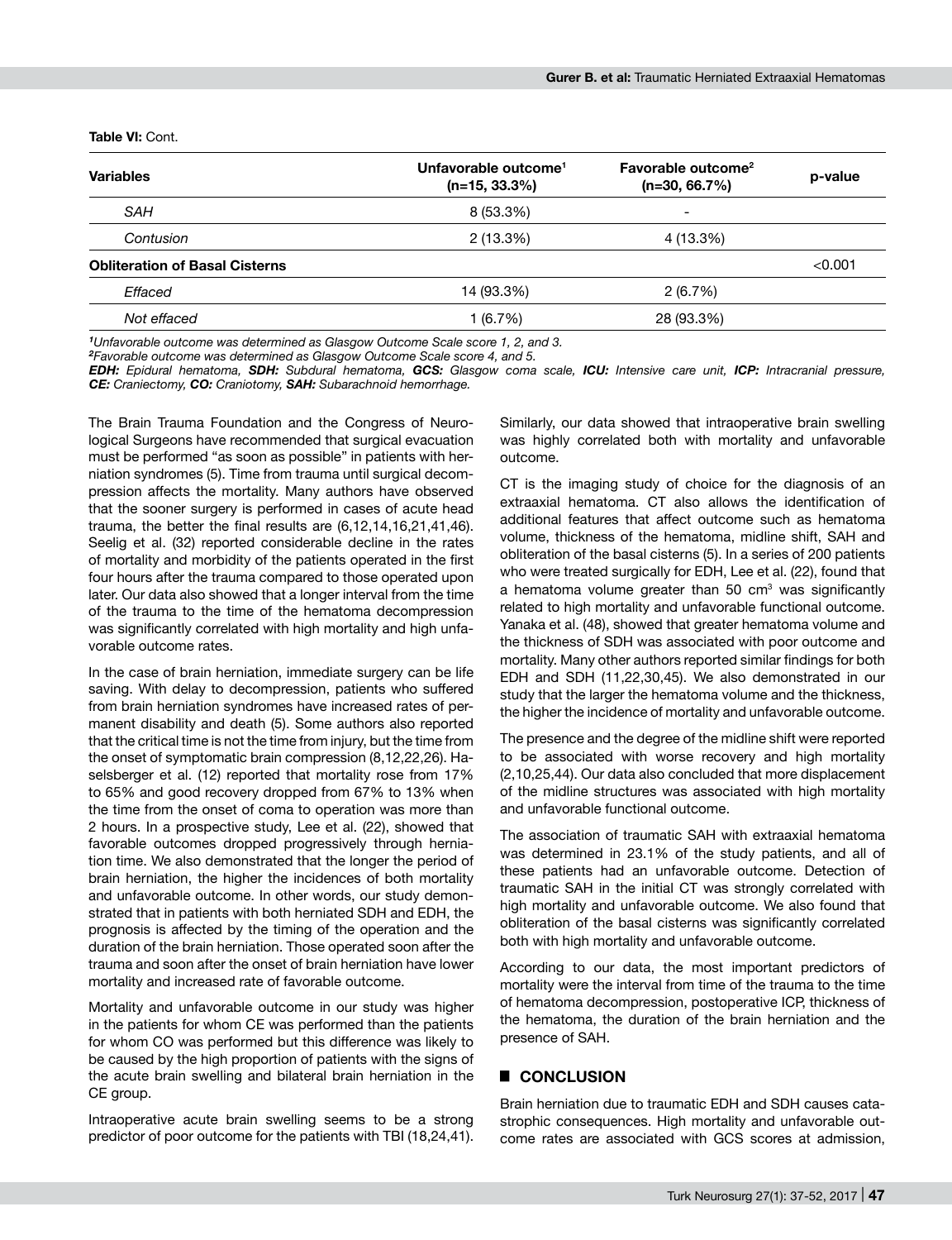mean postoperative ICP values, type of the brain herniation, interval from the time of trauma to the time of hematoma decompression, the duration of the brain herniation, intraoperative acute brain swelling, hematoma volume and thickness, degree of the midline shift and the obliteration of the basal cisterns.

Postoperative ICP values are the most important predictors of the mortality. We recommend postoperative ICP monitoring for all patients presenting with brain herniation due to traumatic extraaxial hematoma.

| Table VII: Variables Related to Mortality among Herniated Subdural Hematoma Patients |
|--------------------------------------------------------------------------------------|
|--------------------------------------------------------------------------------------|

| <b>Variables</b>                     | Survived (n=22; 34.9%) | Death (n=41; 65.1%)  | p-value |
|--------------------------------------|------------------------|----------------------|---------|
| Age (year)                           | $41.1 \pm 19$          | $42.9 \pm 16.2$      | 0.684   |
| <b>Sex</b>                           |                        |                      | 0.314   |
| Male                                 | 16 (72.7%)             | 35 (85.4%)           |         |
| Female                               | 6 (27.3%)              | 6 (14.6%)            |         |
| <b>Admission GCS</b>                 | $6(3-8)$               | $4(3-8)$             | < 0.001 |
| <b>Pupil Reactivity</b>              |                        |                      | 0.145   |
| <b>Bilateral unresponsive</b>        | 1(4.5%)                | 9(22%)               |         |
| Unilateral unresponsive              | 21 (95.5%)             | 32 (78%)             |         |
| <b>Duration of ICU Stay (day)</b>    | $11(2-22)$             | $5(1-25)$            | 0.002   |
| <b>Postoperative ICP (mmHg)</b>      | 23 (14-32)             | 29 (21-36)           | < 0.001 |
| <b>Herniation Type</b>               |                        |                      | 0.14    |
| <b>Bilateral uncal herniation</b>    | 1(4.5%)                | 9(22%)               |         |
| Ipsilateral uncal herniation         | 20 (90.9%)             | 31 (75.6%)           |         |
| Kernohan's herniation                | 1(4.5%)                | 1(2.4%)              |         |
| <b>Time to Surgery</b>               |                        |                      | 0.008   |
| $\leq$ 2 hours                       | 5(22.7%)               | 3(7.3%)              |         |
| 2-4 hours                            | 6 (27.3%)              | 12 (29.3%)           |         |
| $\geq$ 4 hours                       | 11 (50%)               | 26 (63.4%)           |         |
| <b>Operation Time (h)</b>            | $2(1-3)$               | $2(1-4)$             | 0.485   |
| <b>Herniation Duration (h)</b>       | $1(0.5-4)$             | $2(0.5-5)$           | 0.002   |
| <b>Surgery</b>                       |                        |                      | 0.002   |
| CE                                   | 14 (63.6%)             | 39 (95.1%)           |         |
| CO                                   | 8 (36.4%)              | $2(4.9\%)$           |         |
| <b>Intraoperative Brain Swelling</b> |                        |                      | 0.002   |
| Available                            | 14 (63.6%)             | 39 (95.1%)           |         |
| None                                 | 8 (36.4%)              | 2(4.9%)              |         |
| Location                             |                        |                      | 0.047   |
| Frontoparietal and frontotemporal    | 14 (63.7%)             | 26 (63.4%)           |         |
| <b>Temporal</b><br>Parietooccipital  | 3(13.6%)               | 4(9.8%)<br>8 (19.5%) |         |
| Posterior fossa                      | 5 (22.7%)              | 3(7.3%)              |         |
| Hematoma volume (mL)                 | 114.5 (70-171)         | 143 (95-190)         | 0.005   |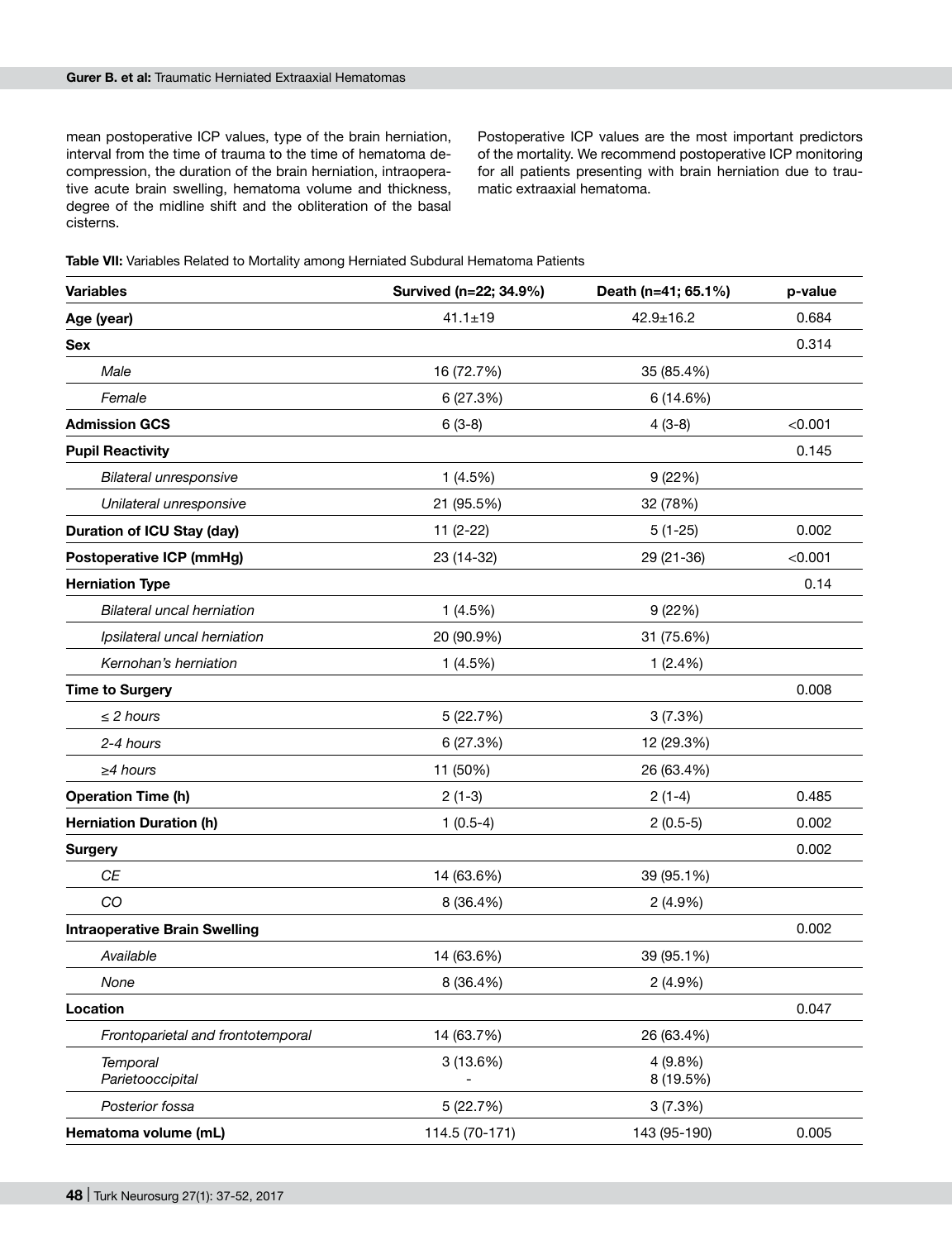**Table VII:** Cont.

| <b>Variables</b>                      | Survived (n=22; 34.9%) | Death (n=41; 65.1%) | p-value |
|---------------------------------------|------------------------|---------------------|---------|
| Hematoma thickness (mm)               | 21 (10-29)             | 26 (20-34)          | < 0.001 |
| <b>Midline Shift (mm)</b>             | $13(5-28)$             | 19 (10-33)          | < 0.001 |
| Co-incidental lesion                  |                        |                     | 0.513   |
| None                                  | 14 (63.6%)             | 22 (53.7%)          |         |
| SAH                                   | 4 (18.2%)              | 13 (31.7%)          |         |
| Contusion                             | 4 (18.2%)              | 6(14.6%)            |         |
| <b>Obliteration of Basal Cisterns</b> |                        |                     | 0.190   |
| Effaced                               | 15 (68.2%)             | 35 (85.4%)          |         |
| Not effaced                           | 7(31.8%)               | 6(14.6%)            |         |

*EDH: Epidural hematoma, SDH: Subdural hematoma, GCS: Glasgow coma scale, ICU: Intensive care unit, ICP: Intracranial pressure, CE: Craniectomy, CO: Craniotomy, SAH: Subarachnoid hemorrhage.*

**Table VIII:** Variables Related to Functional Outcome among Herniated Subdural Hematoma Patients

| <b>Variables</b>                  | Unfavorable outcome <sup>1</sup><br>$(n=57, 90.4\%)$ | Favorable outcome <sup>2</sup><br>$(n=6, 9.6\%)$ | p-value |
|-----------------------------------|------------------------------------------------------|--------------------------------------------------|---------|
| Age (year)                        | $41 \pm 16.6$                                        | $54.8 \pm 17.6$                                  | 0.058   |
| <b>Sex</b>                        |                                                      |                                                  | 1       |
| Male                              | 46 (80.7%)                                           | 5 (83.3%)                                        |         |
| Female                            | 11 (19.3%)                                           | 1(16.7%)                                         |         |
| <b>Admission GCS</b>              | $4(3-8)$                                             | $7.5(4-8)$                                       | 0.003   |
| <b>Pupil Reactivity</b>           |                                                      |                                                  | 1       |
| <b>Bilateral unresponsive</b>     | 9(15.8%)                                             | 1 (16.7%)                                        |         |
| Unilateral unresponsive           | 48 (84.2%)                                           | 5 (83.3%)                                        |         |
| <b>Duration of ICU Stay (day)</b> | $6(1-25)$                                            | 12.5 (10-22)                                     | 0.015   |
| <b>Postoperative ICP (mmHg)</b>   | 28 (16-36)                                           | 19.5 (14-25)                                     | < 0.001 |
| <b>Herniation Type</b>            |                                                      |                                                  | 0.315   |
| <b>Bilateral uncal herniation</b> | 9(15.8%)                                             | 1 (216.7%)                                       |         |
| Ipsilateral uncal herniation      | 47 (82.5%)                                           | 4 (66.7%)                                        |         |
| Kernohan's herniation             | 1(1.8%)                                              | 1(16.7%)                                         |         |
| <b>Time to Surgery</b>            |                                                      |                                                  | 0.002   |
| $\leq$ 2 hours                    | 5(8.8%)                                              | 3(50%)                                           |         |
| 2-4 hours                         | 15 (26.3%)                                           | 3 (50%)                                          |         |
| $\geq$ 4 hours                    | 37 (64.9%)                                           | -                                                |         |
| <b>Operation Time (h)</b>         | $2(1-4)$                                             | $2(1-2.5)$                                       | 0.882   |
| <b>Herniation Duration (h)</b>    | $2(0.5-5)$                                           | $1(0.5-1)$                                       | 0.009   |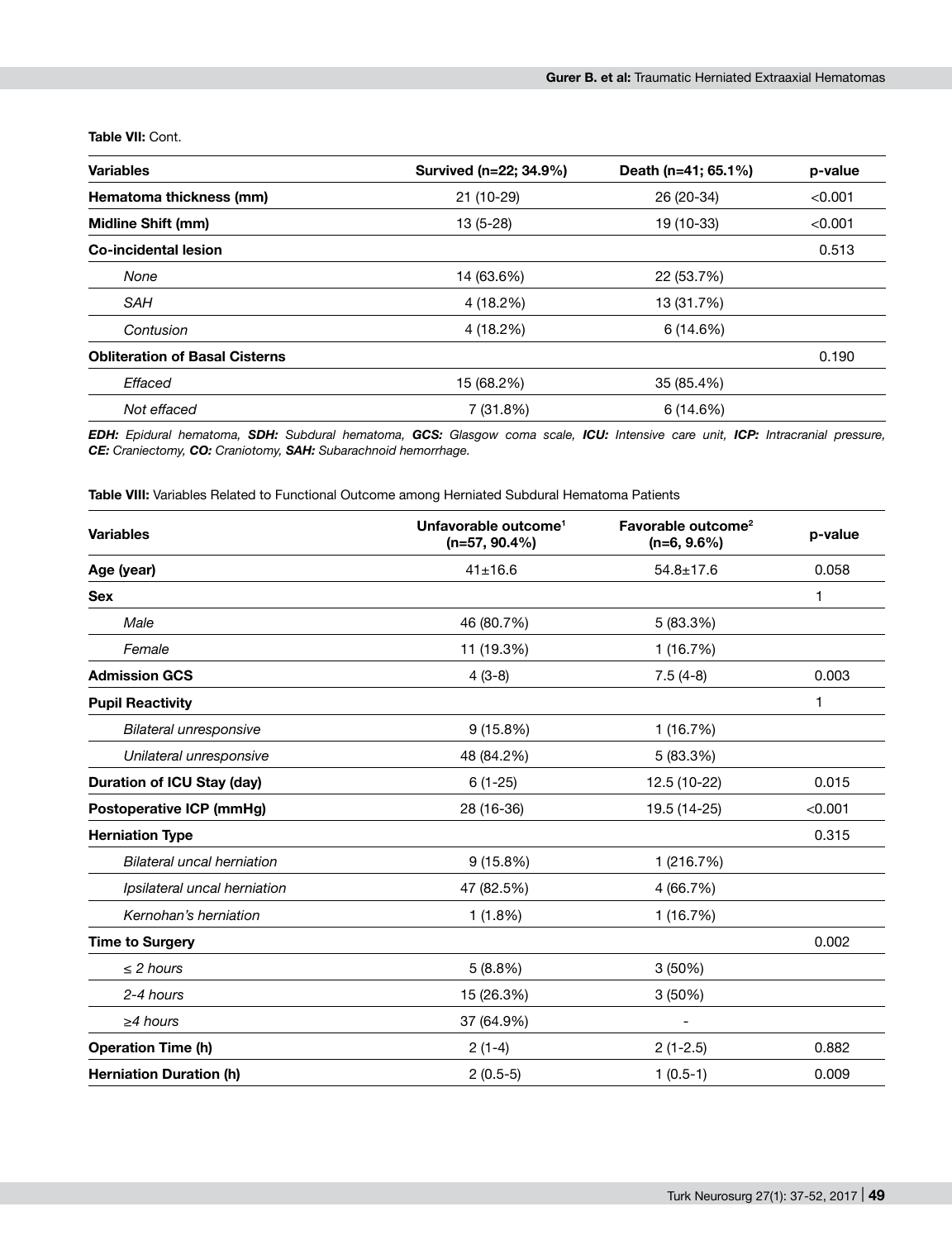**Table VIII:** Cont.

| <b>Variables</b>                      | Unfavorable outcome <sup>1</sup><br>$(n=57, 90.4\%)$ | Favorable outcome <sup>2</sup><br>$(n=6, 9.6\%)$ | p-value |
|---------------------------------------|------------------------------------------------------|--------------------------------------------------|---------|
| <b>Surgery</b>                        |                                                      |                                                  | < 0.001 |
| CE                                    | 52 (91.2%)                                           | 1 (16.7%)                                        |         |
| CO                                    | 5(8.8%)                                              | 5 (83.3%)                                        |         |
| <b>Intraoperative Brain Swelling</b>  |                                                      |                                                  | < 0.001 |
| Available                             | 52 (91.2%)                                           | 1(16.7%)                                         |         |
| None                                  | 5(8.8%)                                              | 5 (83.3%)                                        |         |
| Location                              |                                                      |                                                  | 0.44    |
| Frontoparietal and frontotemporal     | 37 (64.9%)                                           | 3(50%)                                           |         |
| <b>Temporal</b><br>Parietooccipital   | 6(10.5%)<br>8 (14%)                                  | 1 (16.7%)                                        |         |
| Posterior fossa                       | 6(8.3%)                                              | 2 (33.3%)                                        |         |
| Hematoma volume (mL)                  | 143 (95-190)                                         | 100 (70-115)                                     | < 0.001 |
| Hematoma thickness (mm)               | 25 (10-34)                                           | 14.5 (13-29)                                     | 0.005   |
| Midline Shift (mm)                    | 18 (5-33)                                            | $11(7-14)$                                       | < 0.001 |
| <b>Co-incidental lesion</b>           |                                                      |                                                  | 0.105   |
| None                                  | 32 (56.1%)                                           | 4 (66.7%)                                        |         |
| <b>SAH</b>                            | 17 (29.8%)                                           | $\overline{a}$                                   |         |
| Contusion                             | 8 (14%)                                              | 2(33.3%)                                         |         |
| <b>Obliteration of Basal Cisterns</b> |                                                      |                                                  | 0.014   |
| Effaced                               | 48 (84.2%)                                           | 2 (33.3%)                                        |         |
| Not effaced                           | 9(15.8%)                                             | 4 (66.7%)                                        |         |
|                                       |                                                      |                                                  |         |

*1 Unfavorable outcome was determined as Glasgow Outcome Scale score 1 and 2.* 

*2 Favorable outcome was determined as Glasgow Outcome Scale score 3, 4, and 5.*

*EDH: Epidural hematoma, SDH: Subdural hematoma, GCS: Glasgow coma scale, ICU: Intensive care unit, ICP: Intracranial pressure, CE: Craniectomy, CO: Craniotomy, SAH: Subarachnoid hemorrhage.*

### █ **REFERENCES**

- 1. American Association for the Surgery of Trauma; Child Neurology Society; International Society for Pediatric Neurosurgery; International Trauma Anesthesia and Critical Care Society; Society of Critical Care Medicine; World Federation of Pediatric Intensive and Critical Care Societies; National Center for Medical Rehabilitation Research; National Institute of Child Health and Human Development; National Institute of Neurological Disorders and Stroke; Synthes USA; International Brain Injury Association: Guidelines for the acute medical management of severe traumatic brain injury in infants, children, and adolescents. J Trauma 54: S235-310, 2003
- 2. Becker DP, Miller JD, Ward JD, Greenberg RP, Young HF, Sakalas R: The outcome from severe head injury with early diagnosis and intensive management. J Neurosurg 47:491- 502, 1977
- 3. Brain Trauma Foundation; American Association of Neurological Surgeons; Congress of Neurological Surgeons; Joint Section on Neurotrauma and Critical Care, AANS/CNS, Bratton SL, Chestnut RM, Ghajar J, McConnell Hammond FF, Harris OA, Hartl R, Manley GT, Nemecek A, Newell DW, Rosenthal G, Schouten J, Shutter L, Timmons SD, Ullman JS, Videtta W, Wilberger JE, Wright DW: Guidelines for the management of severe traumatic brain injury. VI. Indications for intracranial pressure monitoring. J Neurotrauma 24: S37-44, 2007
- 4. Bricolo AP, Pasut LM: Extradural hematoma: Toward zero mortality. A prospective study. Neurosurgery 14: 8-12, 1984
- 5. Bullock MR, Chesnut R, Ghajar J, Gordon D, Hartl R, Newell DW, Servadei F, Walters BC, Wilberger JE: Surgical management of acute epidural hematomas. Neurosurgery 58: S7-15, 2006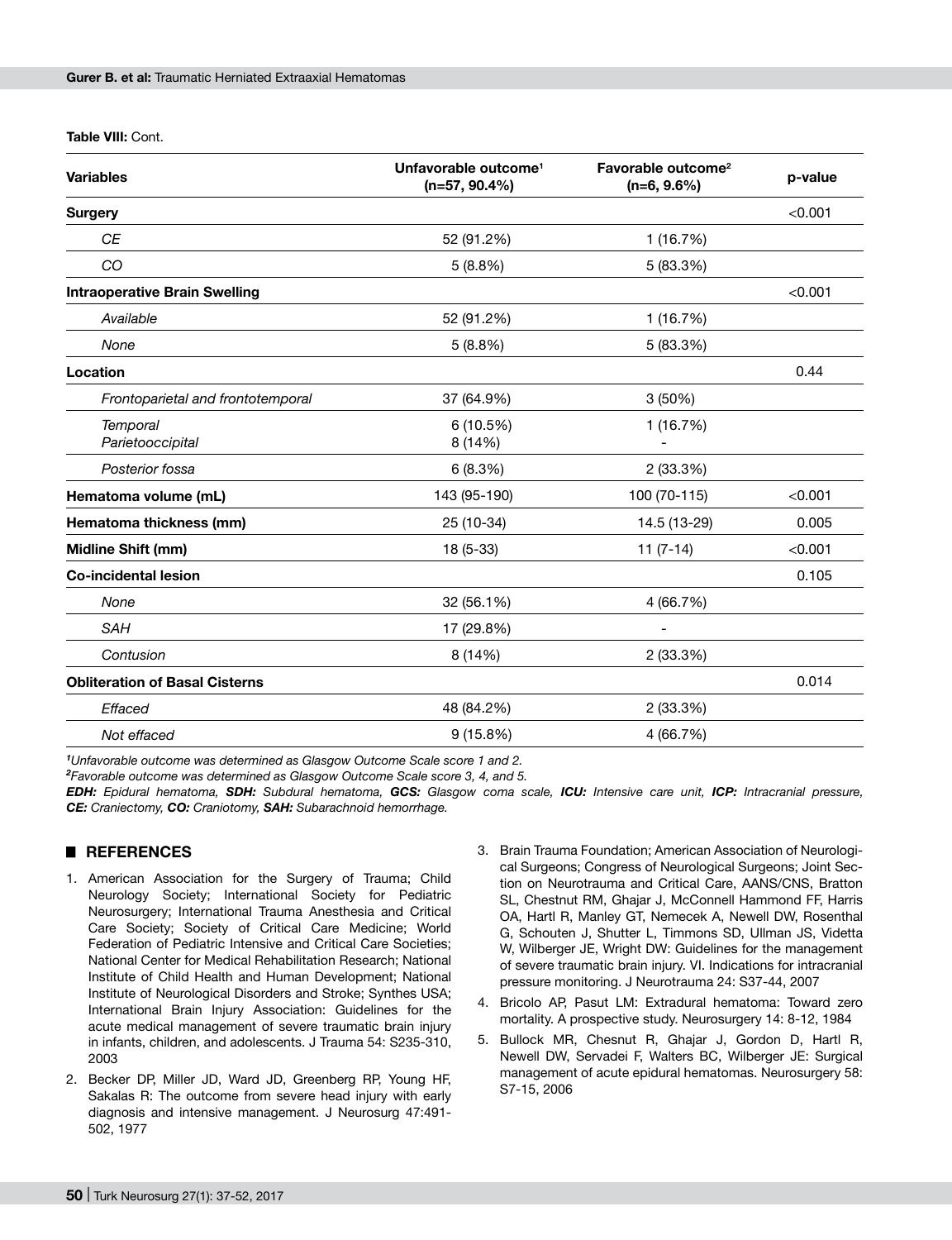- 6. Bullock MR, Chesnut R, Ghajar J, Gordon D, Hartl R, Newell DW, Servadei F, Walters BC, Wilberger JE: Surgical management of acute subdural hematomas. Neurosurgery 58: S16-24, 2006
- 7. Chen SH, Chen Y, Fang WK, Huang DW, Huang KC, Tseng SH: Comparison of craniotomy and decompressive craniectomy in severely head-injured patients with acute subdural hematoma. J Trauma 71: 1632-1636, 2011
- 8. Cohen JE, Montero A, Israel ZH: Prognosis and clinical relevance of anisocoria-craniotomy latency for epidural hematoma in comatose patients. J Trauma 41: 120-122, 1996
- 9. Cordobés F, Lobato RD, Rivas JJ, Muñoz MJ, Chillón D, Portillo JM, Lamas E: Observations on 82 patients with extradural hematoma. Comparison of results before and after the advent of computerized tomography. J Neurosurg 54: 179-186, 1981
- 10. D'Amato L, Piazza O, Alliata L, Sabia G, Zito G, Frassanito L, Della Corte F, Tufano R: Prognosis of isolated acute posttraumatic subdural haematoma. J Neurosurg Sci 51:107-111, 2007
- 11. Eisenberg HM, Gary HE Jr, Aldrich EF, Saydjari C, Turner B, Foulkes MA, Jane JA, Marmarou A, Marshall LF, Young HF: Initial CT findings in 753 patients with severe head injury. A report from the NIH Traumatic Coma Data Bank. J Neurosurg 73: 688-698, 1990
- 12. Haselsberger K, Pucher R, Auer LM: Prognosis after acute subdural or epidural haemorrhage. Acta Neurochir (Wien) 90: 111-116, 1988
- 13. Hatashita S, Koga N, Hosaka Y, Takagi S: Acute subdural hematoma: Severity of injury, surgical intervention, and mortality. Neurol Med Chir (Tokyo) 33:13-18, 1993
- 14. Howard MA 3rd, Gross AS, Dacey RG Jr, Winn HR: Acute subdural hematomas: An age-dependent clinical entity. J Neurosurg 71: 858-863, 1989
- 15. Jennett B, Bond M: Assessment of outcome after severe brain damage. Lancet 1:480-484, 1975
- 16. Karasu A, Civelek E, Aras Y, Sabanci PA, Cansever T, Yanar H, Sağlam G, Imer M, Hepgül KT, Taviloğlu K, Canbolat A: Analyses of clinical prognostic factors in operated traumatic acute subdural hematomas. Ulus Travma Acil Cerrahi Derg 16: 233-236, 2010
- 17. Kernohan JW, Woltman HW: Incisura of the crus due to contralateral brain tumor. Arch Neurol Psychiatry 21: 274-287, 1929
- 18. Kim KH: Predictors for functional recovery and mortality of surgically treated traumatic acute subdural hematomas in 256 patients. J Korean Neurosurg Soc 45:143-150, 2009
- 19. Kotwica Z, Brzeziński J: Acute subdural haematoma in adults: An analysis of outcome in comatose patients. Acta Neurochir (Wien) 121: 95-99, 1993
- 20. Kuday C, Uzan M, Hanci M: Statistical analysis of the factors affecting the outcome of extradural haematomas: 115 cases. Acta Neurochir (Wien) 131: 203-206, 1994
- 21. Leach P, Childs C, Evans J, Johnston N, Protheroe R, King A: Transfer times for patients with extradural and subdural haematomas to neurosurgery in Greater Manchester. Br J Neurosurg 21: 11-15, 2007
- 22. Lee EJ, Hung YC, Wang LC, Chung KC, Chen HH: Factors influencing the functional outcome of patients with acute epidural hematomas: Analysis of 200 patients undergoing surgery. J Trauma 45: 946-952, 1998
- 23. Lobato RD, Rivas JJ, Cordobes F, Alted E, Perez C, Sarabia R, Cabrera A, Diez I, Gomez P, Lamas E: Acute epidural hematoma: An analysis of factors influencing the outcome of patients undergoing surgery in coma. J Neurosurg 68: 48-57, 1988
- 24. Marmarou A, Fatouros PP, Barzó P, Portella G, Yoshihara M, Tsuji O, Yamamoto T, Laine F, Signoretti S, Ward JD, Bullock MR, Young HF: Contribution of edema and cerebral blood volume to traumatic brain swelling in head-injured patients. J Neurosurg 93: 183-193, 2000
- 25. Marshall LF, Toole BM, Bowers SA: The national traumatic coma data bank. Part 2: Patients who talk and deteriorate: Implications for treatment. J Neurosurg 59: 285-288, 1983
- 26. Nelson JA: Local skull trephination before transfer is associated with favorable outcomes in cerebral herniation from epidural hematoma. Acad Emerg Med 18: 78-85, 2011
- 27. Ono J, Yamaura A, Kubota M, Okimura Y, Isobe K: Outcome prediction in severe head injury: Analyses of clinical prognostic factors. J Clin Neurosci 8: 120-123, 2001
- 28. Petersen OF, Espersen JO: Extradural hematomas: Measurement of size by volume summation on CT scanning. Neuroradiology 26: 363-367, 1984
- 29. Phuenpathom N, Choomuang M, Ratanalert S: Outcome and outcome prediction in acute subdural hematoma. Surg Neurol 40: 22-25, 1993
- 30. Rivas JJ, Lobato RD, Sarabia R, Cordobés F, Cabrera A, Gomez P: Extradural hematoma: Analysis of factors influencing the courses of 161 patients. Neurosurgery 23: 44-51, 1988
- 31. Sakas DE, Bullock MR, Teasdale GM: One-year outcome following craniotomy for traumatic hematoma in patients with fixed dilated pupils. J Neurosurg 82: 961-965, 1995
- 32. Seelig JM, Becker DP, Miller JD, Greenberg RP, Ward JD, Choi SC: Traumatic acute subdural hematoma: Major mortality reduction in comatose patients treated within four hours. N Engl J Med 304: 1511-1518, 1981
- 33. Servadei F: Prognostic factors in severely head injured adult patients with acute subdural haematomas. Acta Neurochir (Wien) 139: 279-285, 1997
- 34. Servadei F: Prognostic factors in severely head injured adult patients with epidural haematomas. Acta Neurochir (Wien) 139: 273-278, 1997
- 35. Servadei F, Nasi MT, Giuliani G, Cremonini AM, Cenni P, Zappi D, Taylor GS: CT prognostic factors in acute subdural haematomas: The value of the 'worst' CT scan. Br J Neurosurg 14: 110-116, 2000
- 36. Shenkin HA: Acute subdural hematoma. Review of 39 consecutive cases with high incidence of cortical artery rupture. J Neurosurg 57: 254-257, 1982
- 37. Skoglund TS, Nellgård B: Long-time outcome after transient transtentorial herniation in patients with traumatic brain injury. Acta Anaesthesiol Scand 49: 337-340, 2005